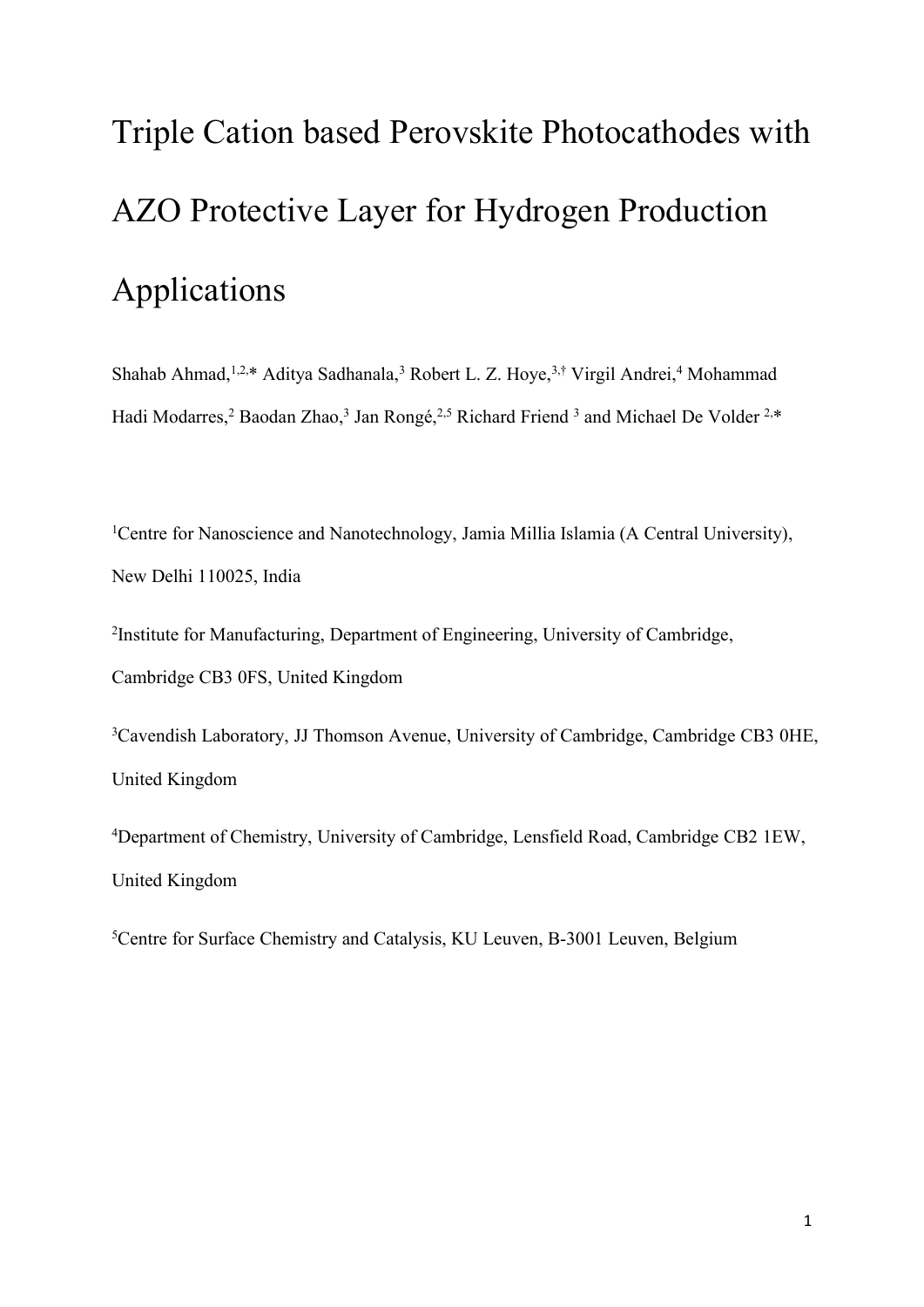# ABSTRACT

Metal halide perovskites are actively pursued as photoelectrodes to drive solar fuel synthesis. However, currently these photocathodes suffer from a limited stability in water, which hampers their practical application. Here we report a high-performance solution-processable photocathode composed of cesium formamidinium methylammonium (CsFAMA) triple cation lead-halide perovskite protected by an Al-doped ZnO (AZO) layer combined with a Field's metal encapsulation. Careful selection of charge transport layers resulted in an improvement in photocurrent, fill factor, lifetime and device reliability. The dead pixels count reduced from 25 % to 6 % for the devices with an AZO layer, and in photocathodes with an AZO layer, the photocurrent density increased by almost 20% to 14.3 mA cm<sup>-2</sup>. In addition, we observed a 5-fold increase in the device lifetime for photocathodes with AZO, which reached up to 18 hours before complete failure. Finally, the photocathodes are fabricated using low cost and scalable methods which have promise to become compatible with standard solution-based processes.

# **KEYWORDS**

metal halide perovskites, triple cation, solar water splitting, proton reduction, photocathodes, water stability, metal oxide transport layers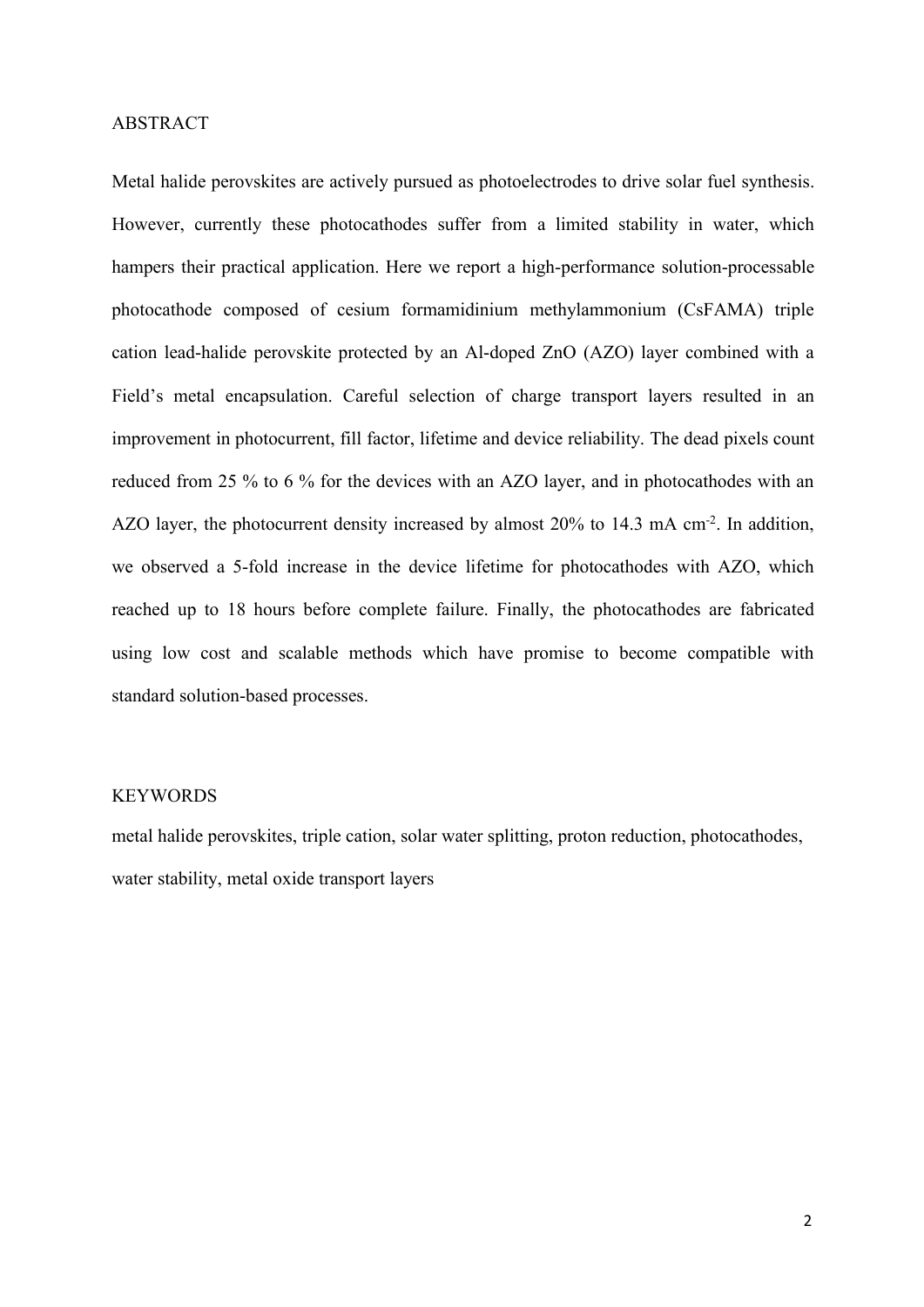#### INTRODUCTION

The idea of converting water molecules into hydrogen and oxygen using sunlight has been around for almost a century, $1-3$  and received much attention after A. Fujishima and K. Honda demonstrated water splitting by photogenerated electron-hole pairs from UV irradiated semiconducting particles.<sup>4</sup> Solar powered water-splitting results in so-called 'solar fuels', which can provide a sustainable alternative for the existing fossil fuel-based technologies. While seemingly straightforward, this reaction is challenging, as it requires efficient generation, transport and extraction of charge carriers, ions and products upon the absorption of photons. Tremendous efforts have been invested in the design of photoelectrodes that drive these processes efficiently by engineering the band-gap, charge transport and catalyzing the reaction.<sup>5–8</sup> Semiconductors based on metal oxides (BiVO<sub>4</sub>, Cu<sub>2</sub>O, Fe<sub>2</sub>O<sub>3</sub>) as well as transition metal disulfides (e.g.,  $MoS<sub>2</sub>$ ) and selenides (e.g.,  $WSe<sub>2</sub>$ ) absorb the solar spectrum with good efficiency and display long charge carrier diffusion lengths.  $8,9,10,11-13,14,16$ 

Organo-lead halide perovskite-based crystalline semiconductors have gained substantial traction for photovoltaics and energy applications because of their high absorption coefficients, efficient electron-hole pair separation, cost efficiency and long carrier diffusion lengths.17,18,19,20,21 Further, they are straight forward to synthesise and can be processed using low-temperature methods owing to their tolerance to point defects. These properties make lead halide perovskites very attractive for solar water splitting applications. However, their limited life-time and low photocurrent density, when submerged in water, limits their practical applications.<sup>22–25</sup> The first demonstration of a water submerged  $CH_3NH_3PbI_3$ -based photoanode was reported in 2015 by Peimei Da et al., where a perovskite solar cell with a protective layer of evaporated Ni was employed to oxidize Na2S as a hole scavenger. However this device lost 80% of the initial photocurrent after 15 min of operation.<sup>22</sup> In 2016, Hoang et al. demonstrated the use of a carbon nanotube (CNT)/polymer composite layer to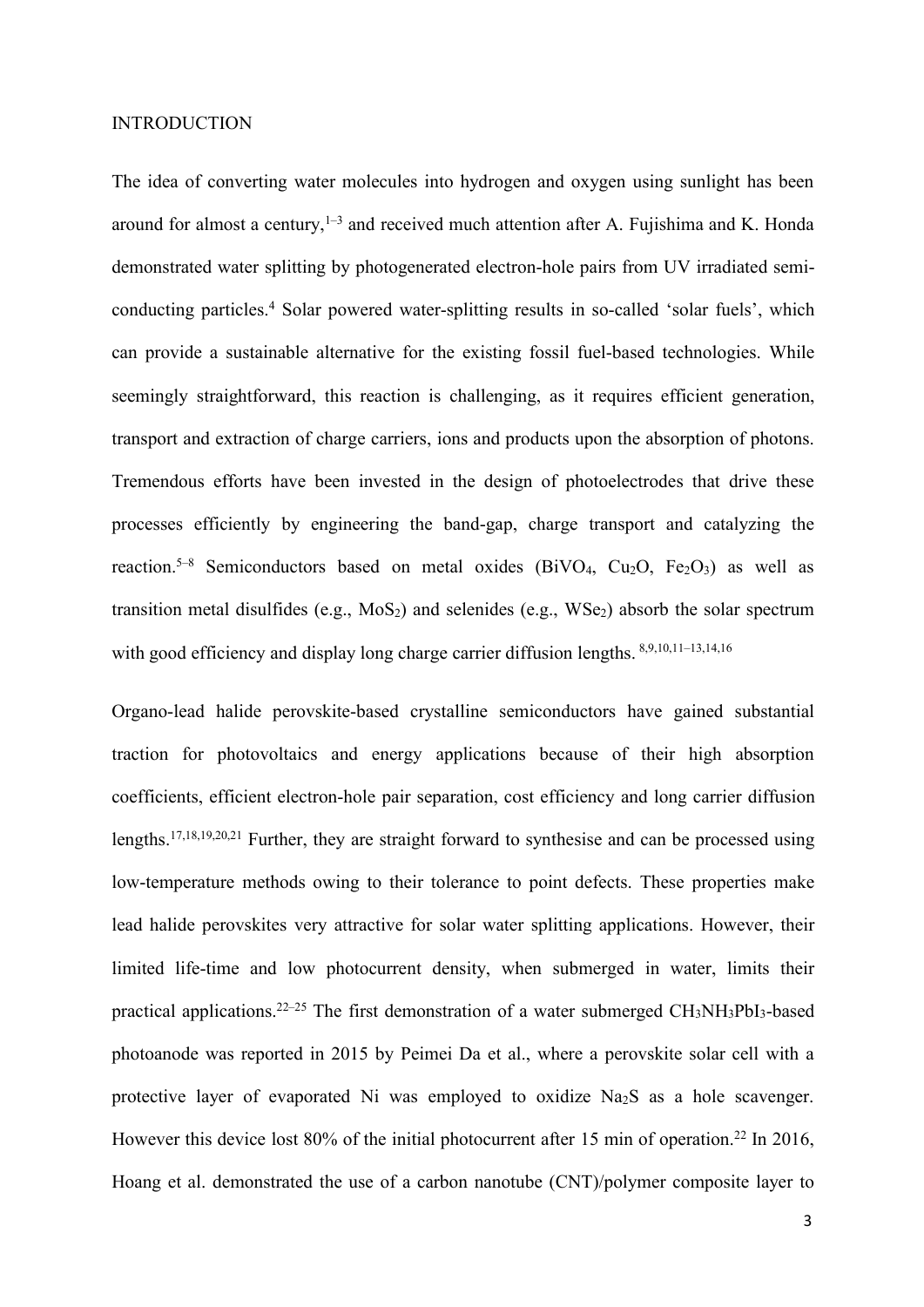protect the underlying perovskite layer from electrolyte molecules<sup>23</sup>, and achieved 30 minutes of operation. In 2016, Crespo-Quesada et al. demonstrated a novel protection methodology where a low melting temperature metal alloy is used for the encapsulation of the perovskite layer (CH<sub>3</sub>NH<sub>3</sub>PbI<sub>3</sub>). This device achieved an average photocurrent density of  $\sim$  -7 mA cm<sup>-2</sup> at 0 V versus the reversible hydrogen electrode (RHE), and worked for 40 minutes under continuous illumination and about 90 minutes under chopped illumination.<sup>25</sup> In 2018, Virgil et al. have demonstrated the perovskite-BiVO<sup>4</sup> photoelectrochemical tandems for bias-free solar water splitting.<sup>26</sup> By employing the triple cation (CsFAMA) mixed halide perovskite as the photoabsorber and  $NiO<sub>x</sub>$  as the hole selective layer, substantial improvements were achieved in the performance (-12.1  $\pm$  0.3 mA cm<sup>-2</sup> at 0 V versus RHE) and stability (up to 7 h) of 0.25  $\text{cm}^2$  photocathodes, with the corresponding solar cell devices reaching an efficiency of  $13.0 \pm 1.2$ %. Recently, Kim at al reported an acid compatible triple cation based perovskite photocathode composed of hybrid electron transport layer which includes PCBM and atomic layer deposited  $TiO<sub>2</sub>$ , grown on the surface of perovskite.<sup>27</sup> The photocathode under 0.5 Sun illumination has demonstrated photocurrent density of >10 mA cm−2 and a photovoltage of 0.68 V assisted proton reduction, however in spite of conformal ALD  $TiO<sub>2</sub>$ encapsulation the device has starting showing degradation in photocurrent density after 2 hours.

Part of the limitation of the metal halide perovskite-based systems is due to the lack of appropriate charge transport layers (CTLs), as well as the limited stability of the methyl ammonium based (CH3NH3PbI3) perovskites. The poor stability of perovskite solar cells (PSCs) originates from the weakly bonded organic-inorganic halide perovskite materials,  $28,29$ resulting in a rapid degradation of the perovskite layer under exposure to moisture, air, or excessive heat, light, and electrical bias.<sup>30–33</sup> Further, the interfacial degradation of the charge transport layers and metal electrodes introduce additional degradation pathways in PSCs.<sup>34</sup>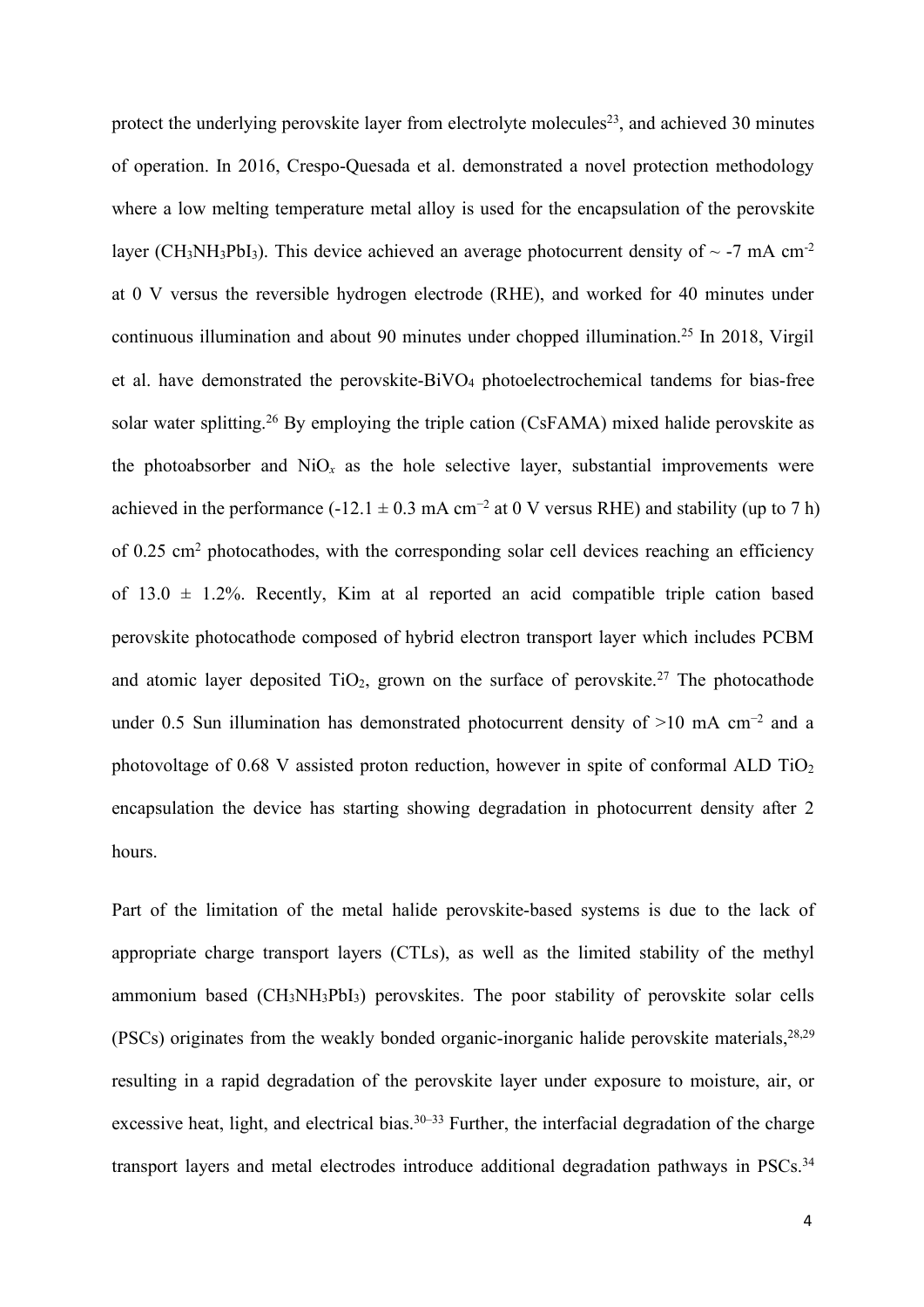Some of these challenges have been addressed by optimising the CTLs and interfaces between perovskite and metal electrodes. For instance, inverted PSC devices improve efficiency as well as stability.<sup>35–37</sup> Recently, PSCs with a triple cation based perovskite photoabsorber, using a mixture of formamidinium, methylammonium as the monovalent cations, with the addition of inorganic cesium, have shown improved air and thermal stability, with less sensitivity to processing conditions.<sup>38</sup> These triple cation perovskites enable a more reproducible device performance, and reach a stabilized power output of  $\sim$ 21 %.<sup>39</sup> Inspite of promising results in solar cell performance, these triple cation perovskite devices cannot be directly used under water, $40$  and require a secondary, protective layer to stop water ingress.25,41,26,42

In this paper, we address the above-mentioned challenges by carefully engineering and manipulating the energy levels, with thin metal oxide films contributing towards efficient electron (Al-doped ZnO, or AZO, on PCBM)<sup>43,41,36</sup> and hole (Nickel oxide, NiO<sub>x</sub>)<sup>37,44</sup> extraction, as well as protecting the perovskite layer. A cesium formamidinium methylammonium (CsFAMA) triple cation perovskite cell is used to provide efficient and stable light absorption and charge separation.<sup>31,39</sup> Field's metal (FM) alloy is used as a metal electrode for the encapsulation of the perovskite photocathode, as reported previously.<sup>25,26</sup> Finally, Pt catalyst nanoparticles (NPs) are synthesized on the surface of the FM coating to reduce the reaction overpotential.<sup>25,26</sup> The entire device stack (NiOx/Perovskite/PCBM/AZO/FM/Pt NPs) is solution processed without any vacuum deposition step. The resulting photocathodes were submerged entirely in water and achieved photocurrent densities of  $\sim$ -14.3 mA cm<sup>-2</sup> at 0 V (versus RHE), which are maintained for over 2.5 hours, and decay slowly with 50% of the current density retained after 15 hours. This is amongst the best reported for perovskites based photoelectrodes.25,45,46,26,42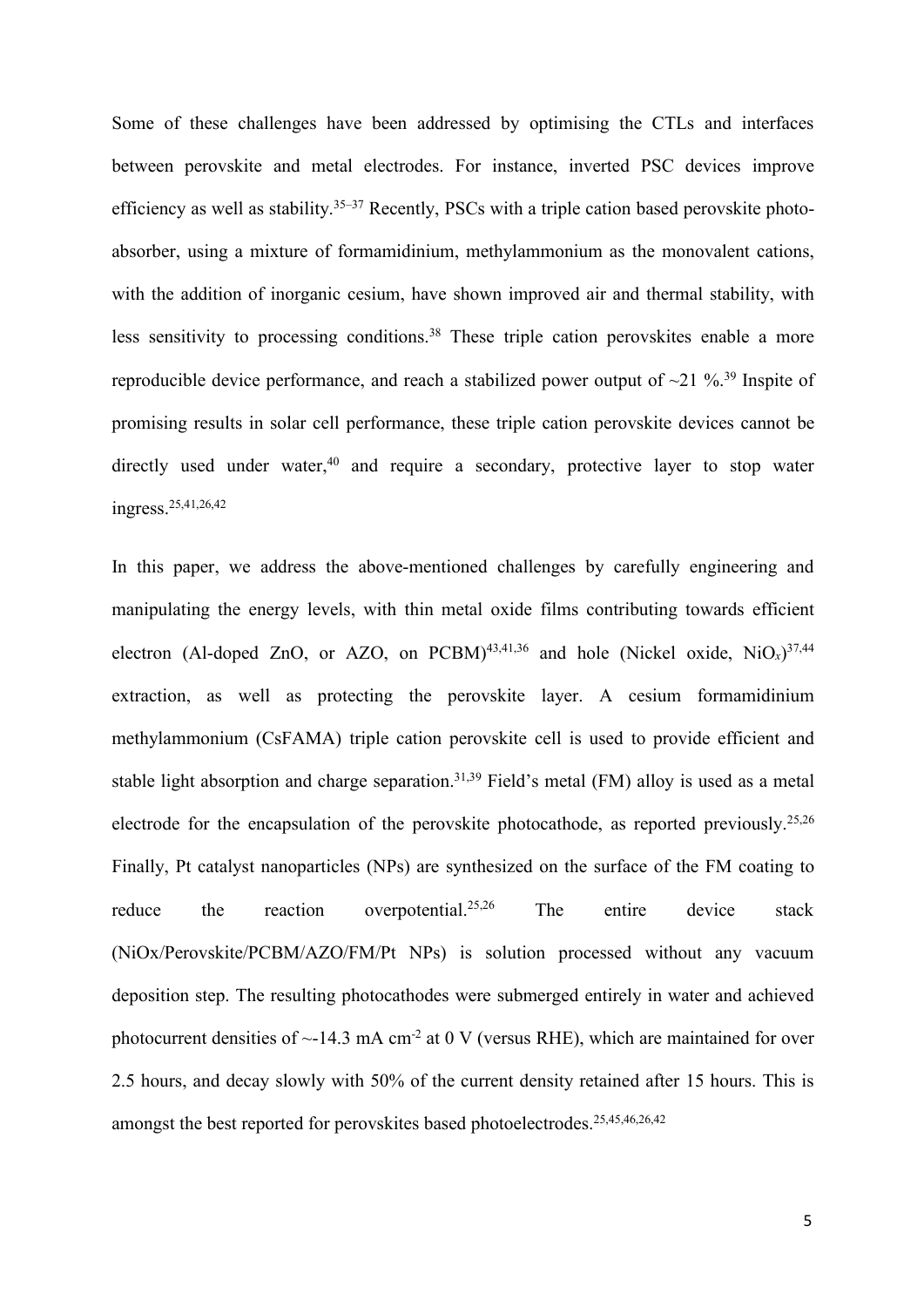#### RESULTS AND DISCUSSION

Our proposed perovskite based photocathode has an inverted device architecture (ITO/NiOx/Perovskite/PCBM/AZO/FM) as depicted in **Figure 1a.** This is a *p-i-n* device structure with a  $NiO<sub>x</sub>$  layer for hole extraction and PCBM/AZO for electron extraction. The device fabrication process and parameters are detailed in the experimental section. Shortly, the NiOx thin film is formed on an ITO substrate by spin coating a solution of nickel (II) nitrate hexahydrate prepared in ethylene glycol and complexed with ethylenediamine, followed by annealing steps (see methods). A triple cation perovskite thin film is formed by spin coating a precursor solution  $(Cs_{0.05}(MA_{0.17}FA_{0.83})_{0.95}Pb(I_{0.83}Br_{0.17})$  or CsFAMA) on the  $NiO<sub>x</sub>$  layer and annealing at 100 °C for 30 min in a nitrogen-filled glove box. This results in the formation of a highly crystalline and smooth perovskite thin film, which is then coated with a PCBM solution (20mg mL<sup>-1</sup>, chlorobenzene). An AZO thin film of thickness  $37\pm2$  nm is prepared by spin coating a commercially purchased suspension of AZO nanoparticles (IPA 2.5 wt %) over the PCBM film. The AZO film thickness is measured by atomic force microscopy (AFM) at the edge of the sample. AZO thin films can be fabricated by different methods, for example Venkatesan et al.<sup>47</sup> have spin coated AZO coatings using a mixture of zinc acetate dihydrate in ethanol. Kumar et al.<sup>48</sup> have shown that AZO thin films can be deposited by sputtering at different  $RF/(RF+DC)$  ratios. Ngo et al.<sup>49</sup> have shown that ZnO thin films can also be fabricated by spray deposition method using an airbrush.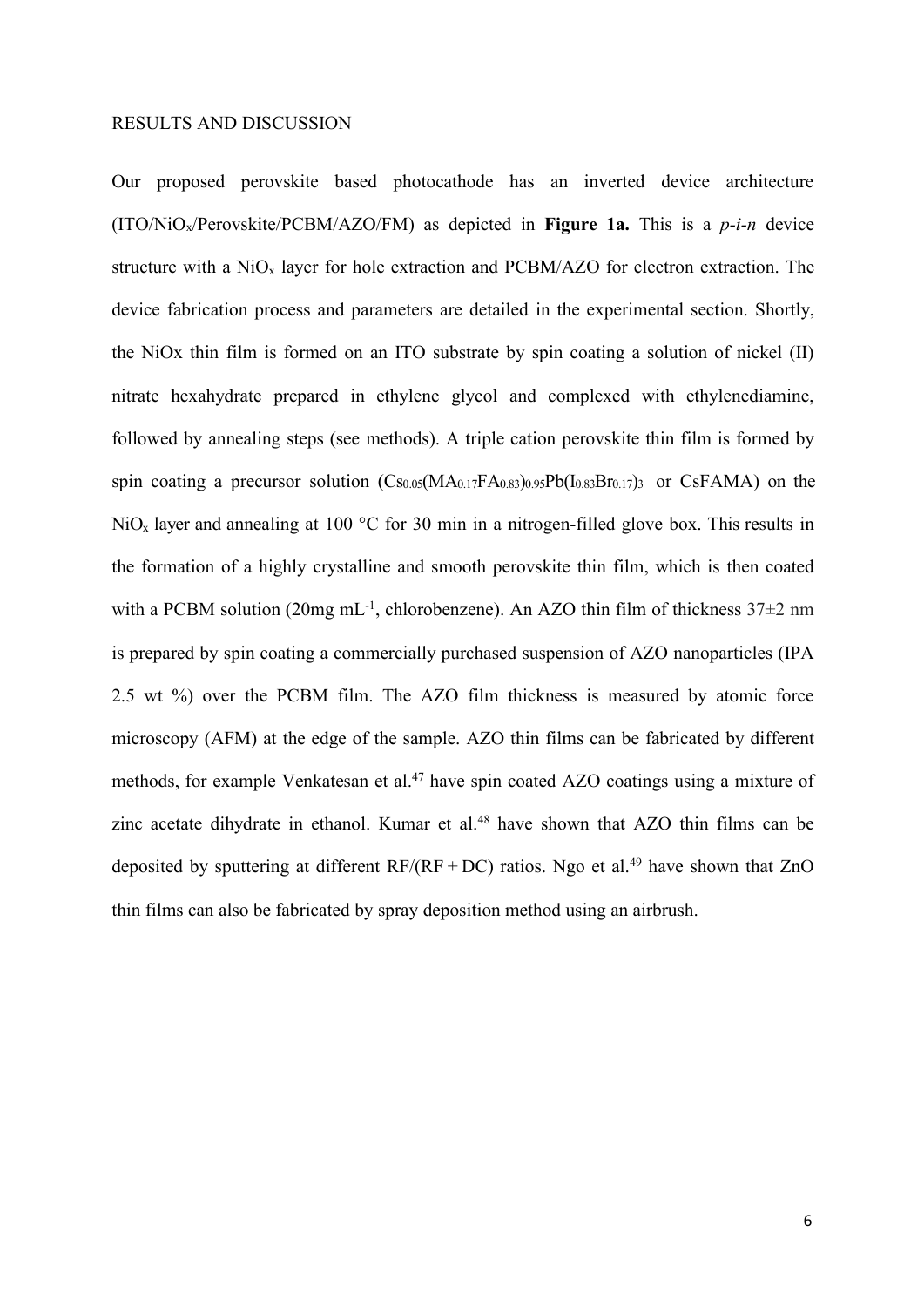

**Figure 1. (a) Schematic representation of the perovskite photocathode with Field's metal (FM) encapsulation, having the ITO/NiOx/Perovskite/PCBM/AZO/FM/Pt NPs device configuration. (b) Cross-section SEM image of the photocathode structure showing the NiO<sup>x</sup> and perovskite layers stacked on the ITO glass substrate. (c) Thin film X-ray diffraction pattern of triple cation perovskite layer spin coated on a quartz glass substrate. (d) Top view STEM images of spherical Pt nanoparticles grown on the surface of Field's metal by platinization. Inset shows close-up STEM image of a Pt**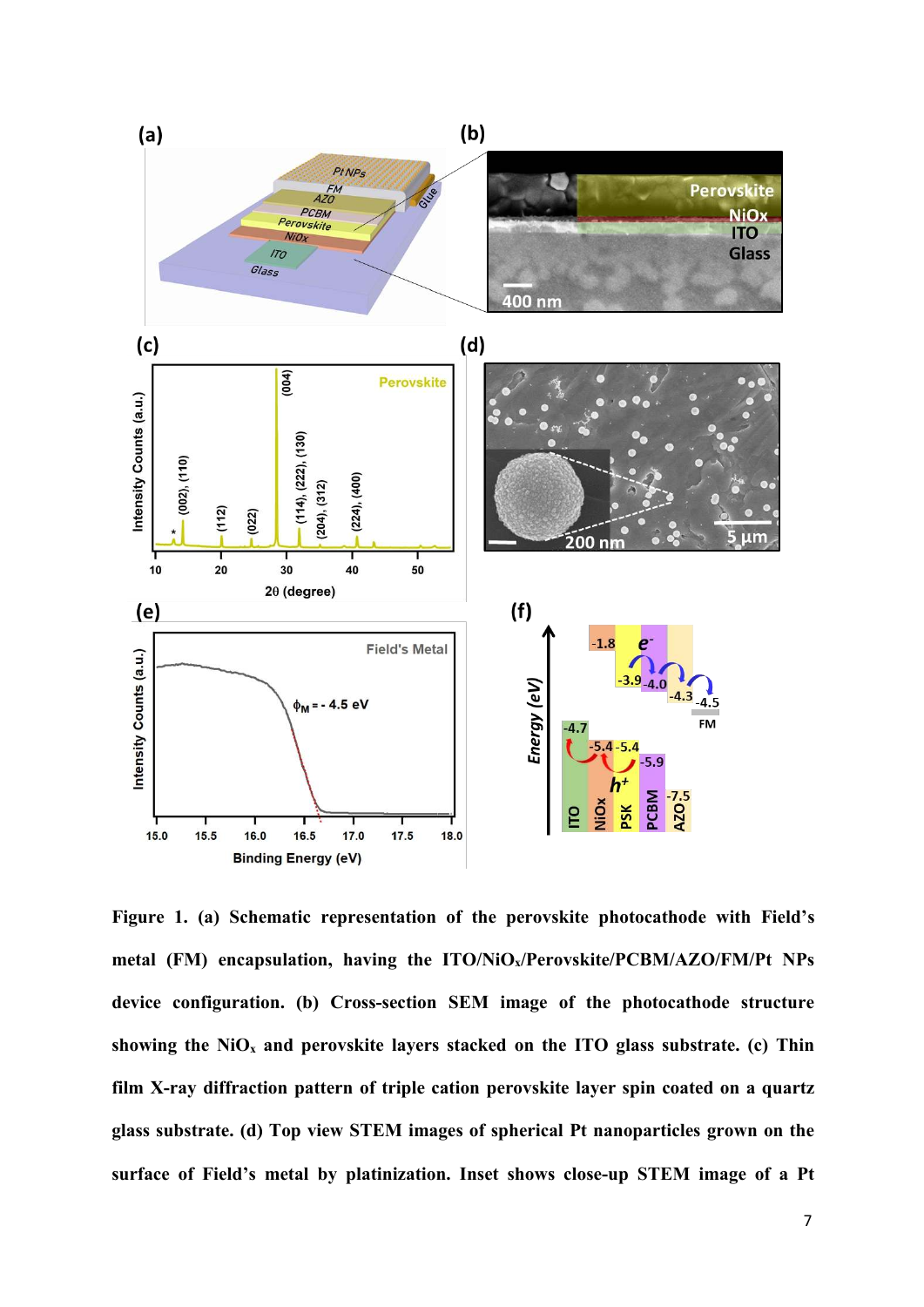**nanoparticle. (e) UPS spectra of Field's metal obtained using an incident photon energy of 21.2 keV, the work function of FM is found to be -4.5 eV. (f) Corresponding energy level diagram of the perovskite solar cell device configuration shown in (a).**

In order to protect the perovskite layer from exposure to moisture or water, the devices are encapsulated with FM following a previously reported process.<sup>25,26</sup> Briefly, FM is molten on a hotplate at 363 K and casted to obtain a 0.5-1.0 mm thick foil. The metal foil is cooled down and cut into  $12\times7$  mm<sup>2</sup> pieces and then placed on the perovskite device. Next, a Peltier thermoelectric element is used to melt and then solidify the FM layer (see experimental section for details). The edges of the devices are further sealed using a UV curing glue (NOA 63, Norland) to ensure water does not sip through the FM and perovskite/AZO as well as FM-glass interface. Finally, Pt-nanoparticles are deposited on the FM using an electroless plating process, to catalyse the hydrogen evolution. Shortly, the photoelectrode is immersed for 60 seconds in 10 mL of a  $K_2PtCl_4$  aqueous solution (5.16 mM) without stirring, and subsequently dipped in DI water to wash the FM surface.

Figure 1b shows a cross-section SEM of the ITO/NiO<sub>x</sub>/Perovskite stack. The size of perovskite grains range between 100 and 250 nm and are densely packed in an approximately 500 nm thick uniform film. X-Ray diffraction measurements of the perovskite thin film (**Figure 1c**) confirm its highly crystalline nature, with a tetragonal phase matching previous reports from Saliba et al.<sup>39,50</sup> We note that residual  $PbI<sub>2</sub>$  is present (diffraction peak denoted with  $*$  in Figure 1c), in agreement with previous reports.<sup>39,50</sup> In order to protect the perovskite layer from exposure to moisture or water, which is known to dissolve the MAI and FAI cations, the devices were encapsulated with FM as described above.25,26,51 Pt-nanoparticles are deposited on the FM using an electroless plating process, through which an ohmic contact is formed between the catalytically active platinum nanoparticles and the FM, thus maintaining an efficient electron transfer to the catalyst. Scanning Transmission Electron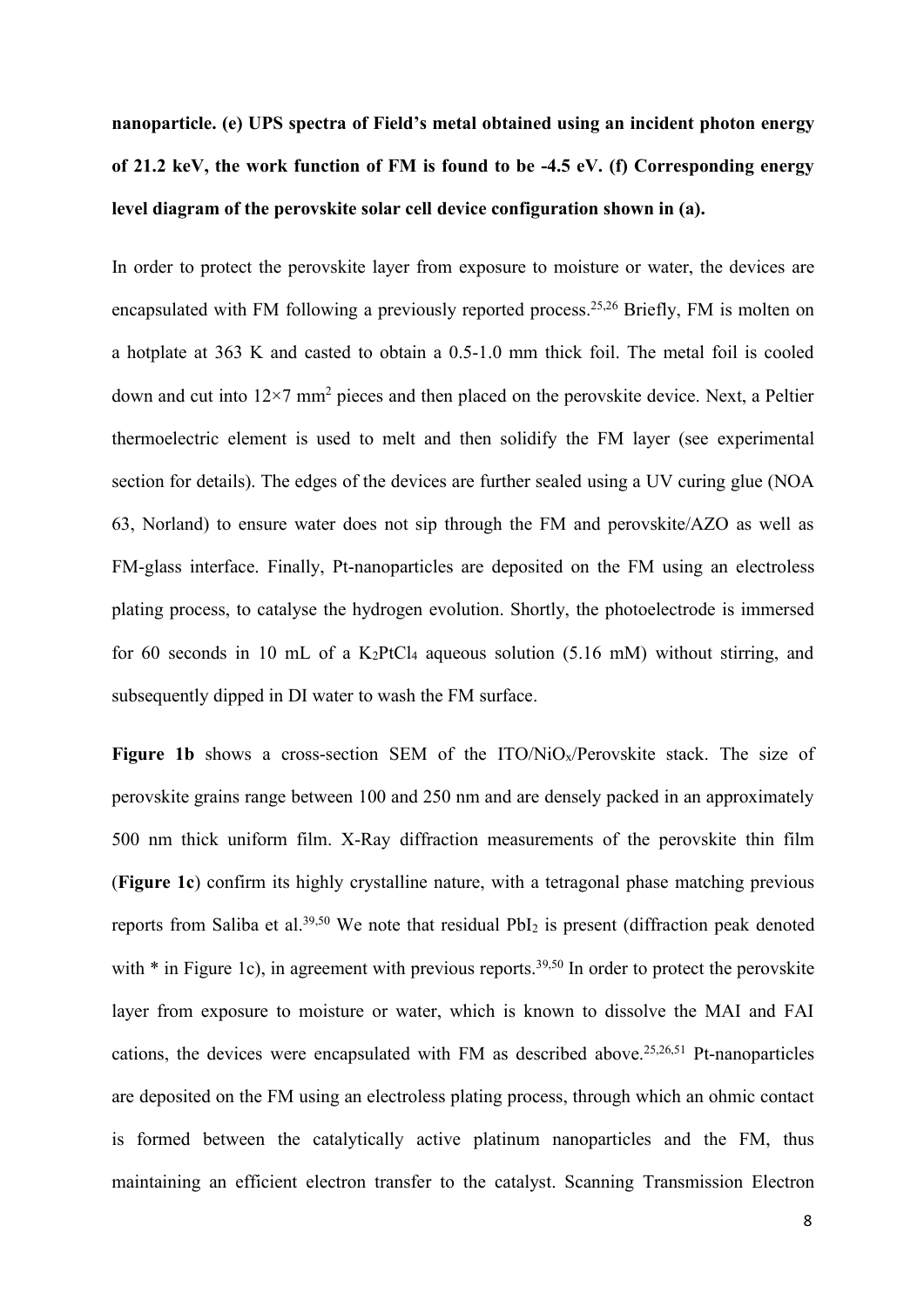Microscope (STEM) images of grown Pt nanoparticles are shown in **Figure 1d,** the Energy Dispersive X-ray (EDX) elemental analysis of Pt nanoparticles confirms their presence on the surface of FM (see details in the **Supporting Information Figures S1a-f and S2a-c).**

Figure 1f shows the energy level diagram of the ITO/NiO<sub>x</sub>/Perovskite/PCBM/AZO/FM stack, with the FM work function determined to be -4.5 eV from Ultraviolet Photoelectron Spectroscopy (UPS) measurements performed on a polished piece of FM (**Figure 1e**). The work function value of FM is very close to the conduction band of the Al-doped zinc oxide (AZO) thin film  $(-4.3 \text{ eV})$ .<sup>52,53</sup> Photo-excitation of these electrodes using a white light source (AM 1.5G filter, 100 mW  $\text{cm}^{-2}$ , 1 sun) generates electron-hole pairs in the perovskite layer; the built-in voltage developed in this *p-i-n* structured device due to the presence of charge specific transport layers drives the electrons and holes towards the respective metal contacts. The low exciton binding energies (< 25 meV at room-temperature) and long carrier diffusion lengths  $(\sim 1 \mu m)$  in the perovskite semiconductor causes the photogenerated electron-hole pair to spontaneously behave like free-carriers following light absorption, thus facilitating their efficient separation.<sup>54–56,17</sup> The work function of the AZO thin film  $(-4.3 \text{ eV})$  provides a graded bandgap at the electron selective contact with the conduction bands of perovskite, PCBM and FM at -3.9, -4.0 and -4.5 eV, respectively. This facilitates efficient electron extraction, while reducing the back transfer of electrons into the perovskite, as well as reducing interfacial recombination, which results in a higher photocurrent in comparison to previous reports without the intermediate AZO thin film (see further). Similarly, the  $NiO<sub>x</sub>$ hole selective thin film (work function; WF=-4.8 eV; valance band offset;  $E_{VB}$ =-5.4 eV)<sup>44</sup> reduces the energy barrier between the ITO (-4.7 eV) and perovskite (-5.4 eV) layers, thus forming a gradual energy landscape that enables an efficient perovskite to ITO hole extraction.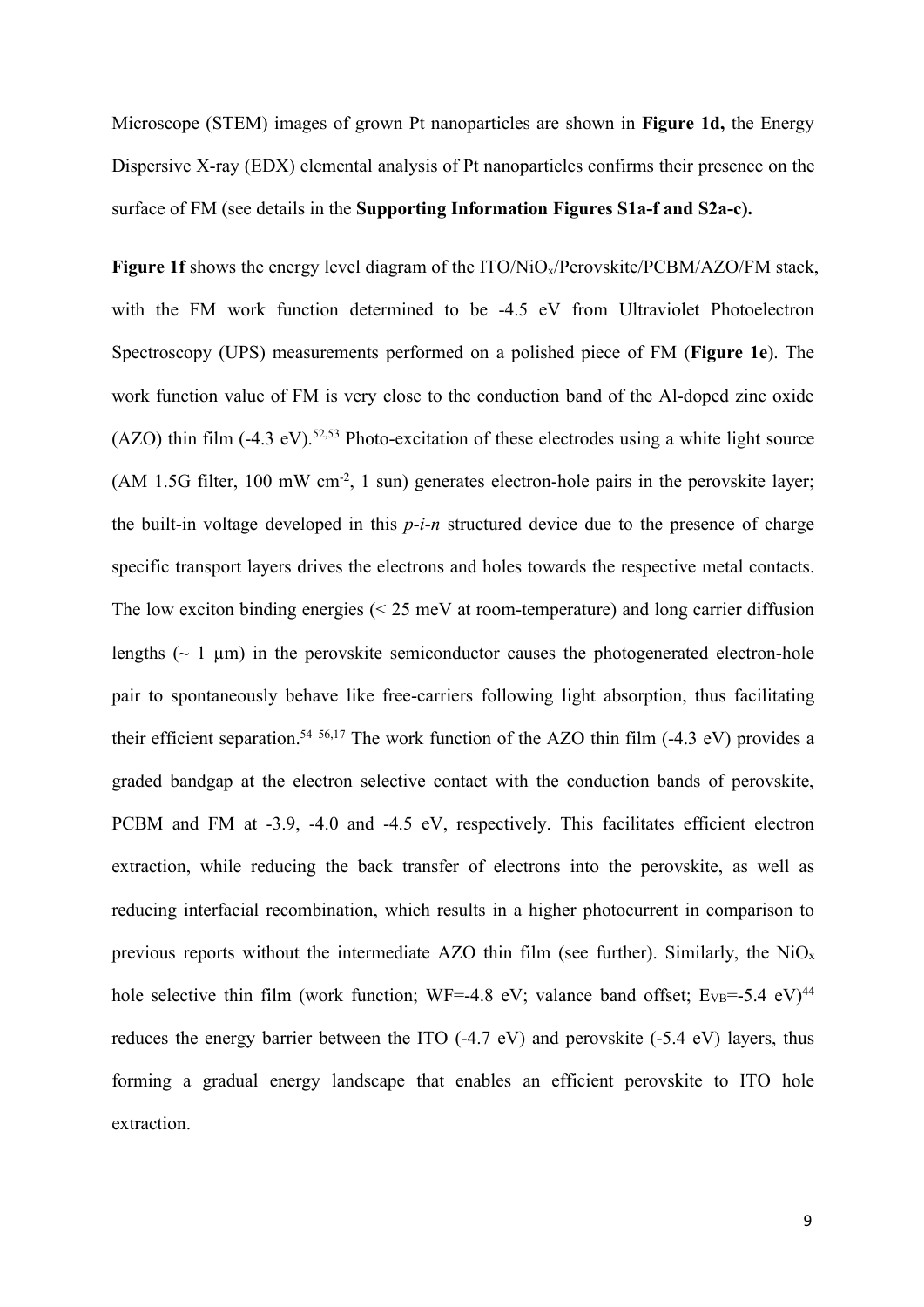The optical absorbance spectra of the  $\sim$  500 nm thick perovskite film is measured by using an integrating sphere in a standard UV-Vis spectroscopy set-up. The band edge from the normalized absorption spectra is found to be  $\sim$  765 nm, which is in agreement with previously reported values (**Supporting Information Figure S3a**). The optical band gap estimated from the Tauc's plot is found to be 1.62 eV, which is similar to the triple cation Cs0.05(MA0.17FA0.83)0.95Pb(I0.83Br0.17)<sup>3</sup> perovskite band gap reported in literature (**Supporting Information Figure S3b**).<sup>39,50</sup> To estimate the disorder in the solution processed CsFAMA perovskite films, they are analyzed by Photothermal Deflection Spectroscopy (PDS).<sup>57</sup> PDS measurements provide a means to analyse the sub-bandgap weak absorption, thereby helping in the measurement of the exponentially falling absorption tail known as the Urbach tail. Fitting the Urbach tail gives the Urbach energy (see **Figure 2a**), which is a measure for the energetic disorder in the perovskite.<sup>58</sup> The Urbach energy of our films is 12.5 meV, which is smaller than the previously-reported value of 15 meV for tri-iodide perovskite films. <sup>59</sup> This confirms the low levels of disorder in the triple cation perovskite thin films demonstrated in our current work.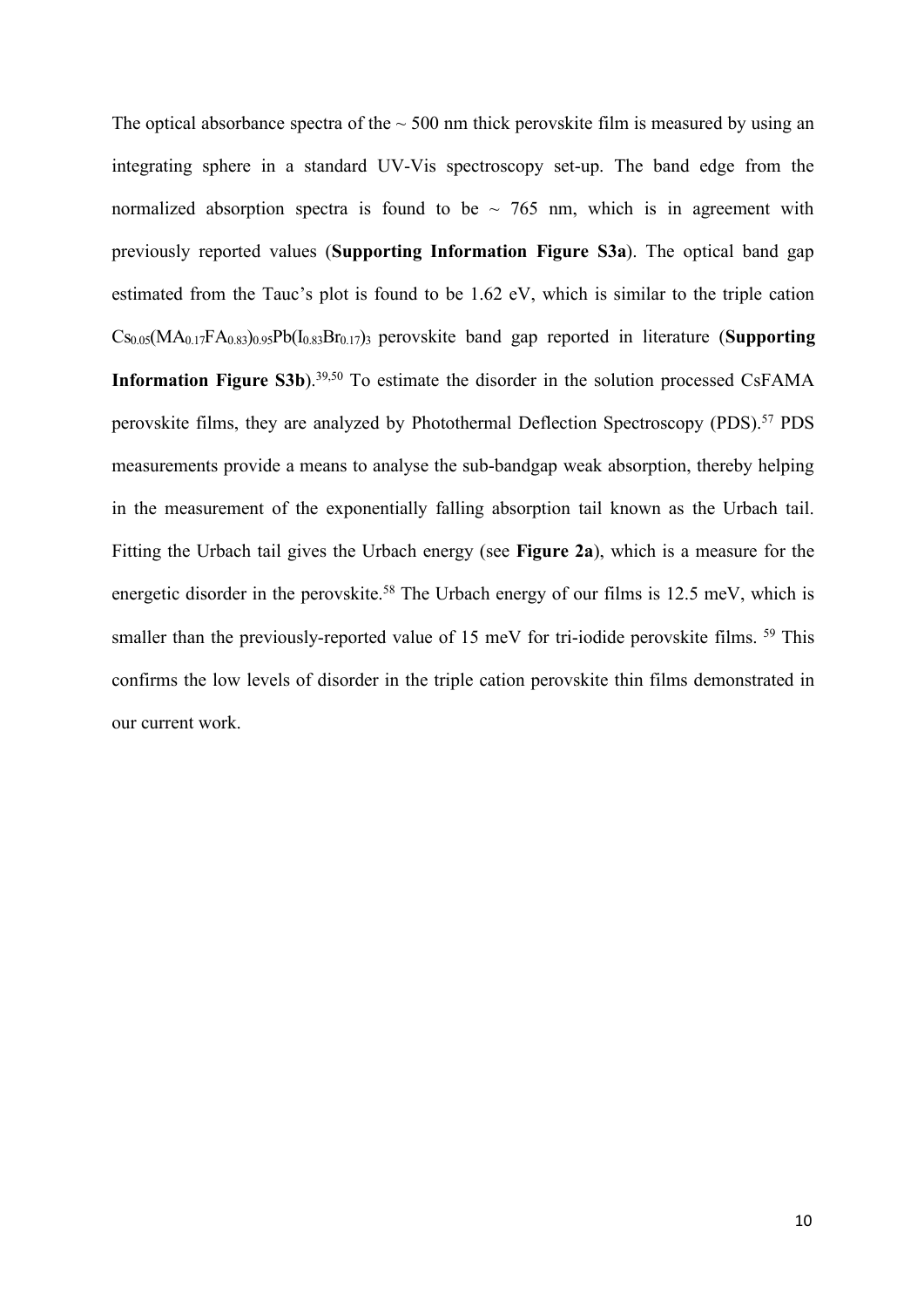

**Figure 2. (a) Photothermal deflection spectra (PDS) of triple cation perovskite thin film. (b) IV curve (red) of a perovskite solar cell with an AZO layer (configuration: ITO/NiOx/Perovskite/PCBM/AZO/Al) recorded under 1 sun (100 mW cm-2, 100 mV s-1 scan rate, forward scan). An IV curve (blue) for a solar cell without AZO layer (configuration: ITO/NiOx/Perovskite/PCBM/Al) is added for comparison. (c) Power density variation with time for solar cell with (red dots) and without (blue dots) the AZO layer. (d) EQE spectra for the perovskite solar cells with and without an AZO layer.**

To evaluate the role and advantages of the thin AZO films discussed above, we fabricated solar cells with and without AZO. For simplicity and compatibility with measurement setups we replaced the FM with Al metal contacts for this comparison, because our photovoltaic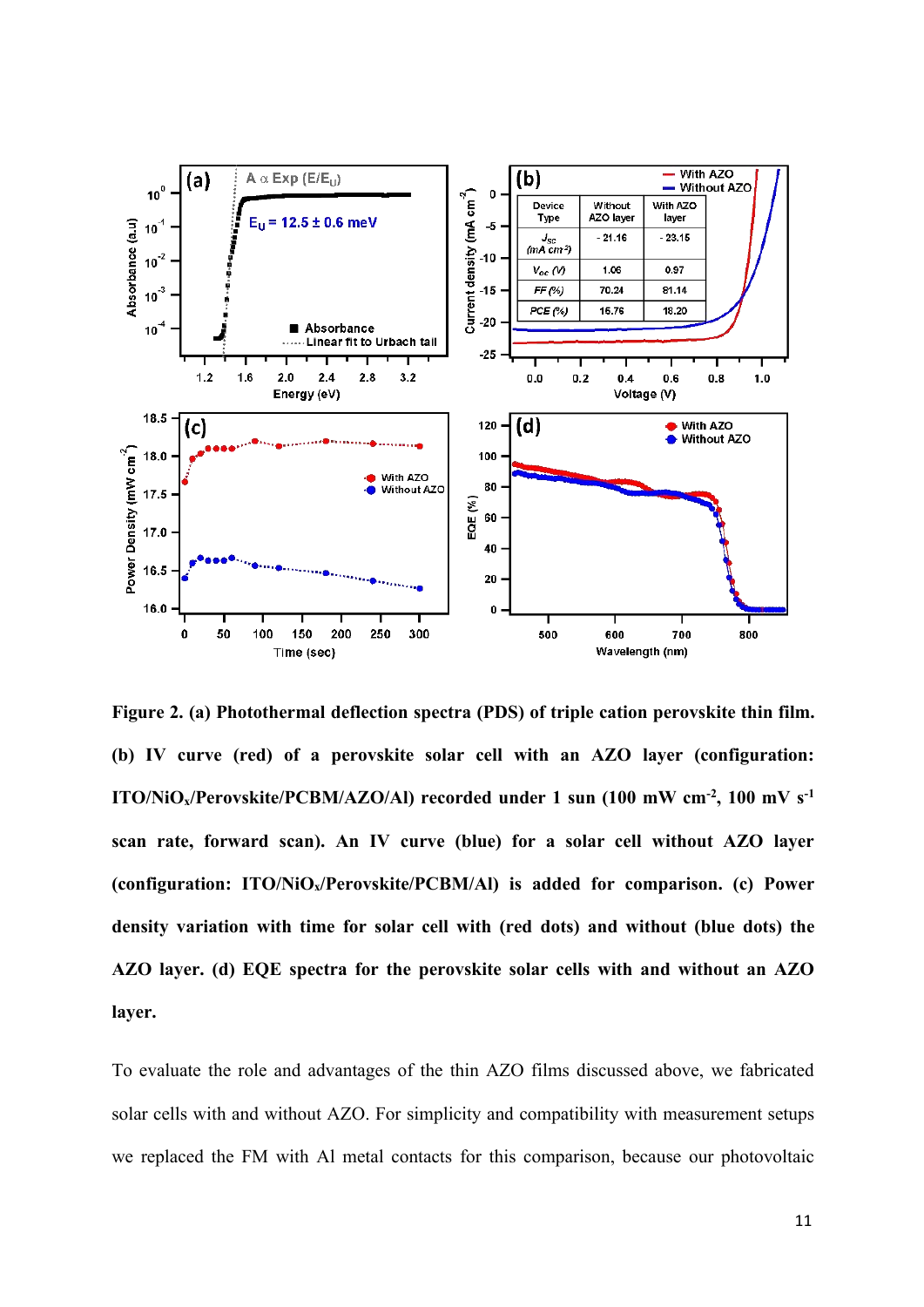device measurement set-up is only compatible with the thin film metal contacts, not with the bulky metal contacts as obtained in the case of FM. The corresponding IV curves recorded under inert  $N_2$  atmosphere are shown in **Figure 2b**. We masked our 4.5 mm<sup>2</sup> devices with an aperture of 3 mm<sup>2</sup> to avoid edge effects. For solar cells with an AZO layer  $(ITO/NiO<sub>x</sub>/Perovskite/PCBM/AZO/Al)$ , we obtained efficiencies of up to 18.2 % (red curve). By contrast, the best device without the AZO layer (ITO/NiO<sub>x</sub>/Perovskite/PCBM/Al) has an efficiency of 15.8 % (blue curve). Since the Al metal contact is common in both solar cell configurations, we can confirm that the improvement in the performance of the solar cell with the AZO layer is solely due to the presence of the AZO layer. This experiment was performed to highlight the role of AZO film, however for the final perovskite-based photocathodes we deliberately chosen FM over Al because of the ability of FM to encapsulate the photocathodes, as mentioned in the sections below.

Statistical analysis on four different devices (two each for AZO and non-AZO), with eight pixels each, confirms that the solar cells with AZO achieve higher efficiencies (average PCE of  $\sim$ 15.86 %) than reference devices (PCE of  $\sim$ 13.90 %) under the same test conditions (see **Supporting Information Figure S4**). This was primarily due to an increase in the fill factor from an average value of 65% (without AZO) to 79% (with AZO), along with decrease in the average series resistance from 6  $\Omega$  cm<sup>2</sup> (without AZO) to 3  $\Omega$  cm<sup>2</sup> (with AZO). These were likely due to the improved extraction of electrons from the perovskite to the metal contact as discussed above (see **Figure 1f**). The slight reduction in the open circuit voltage could be due to a decrease in effective work function at the electron selective AZO coated contact. Furthermore, we found that about 25 % of the pixels without AZO failed, probably due to presence of pin holes which the AZO layer seems to cover, therefore resulted only in 6 % pixel failure for pixels with AZO.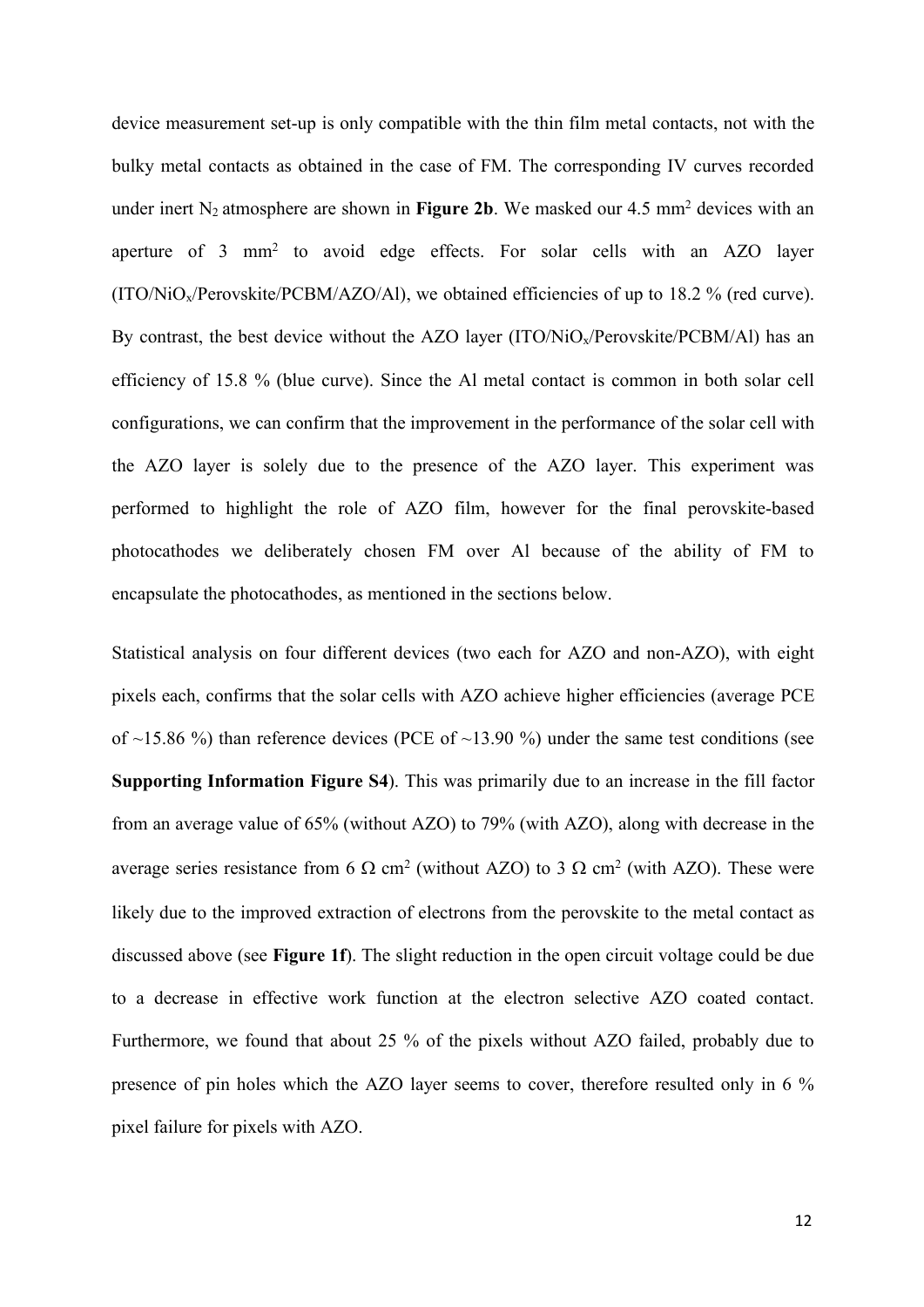The stability of the AZO based perovskite solar cells is first examined by recording the maximum power-point (MPP) over time. IV measurements at a scan rate of 100 mV s<sup>-1</sup> were repeatedly taken at fixed intervals, showing that the intermediate AZO film increases the stability (see **Figure 2c**)**.** The decay in performance of devices without intermediate AZO film could be due to degradation of the interface between the metal (Al) and the perovskite layer, since extrinsic interfacial degradation caused by metal (e.g., Ag or Al) from contacts under working conditions was previously reported.<sup>60,61</sup> This degradation process seems to be slowed down by the thin (15-20nm) AZO buffer layer. Furthermore, this metal oxide layer also prohibits the degradation of the perovskite layer by reducing the halide migration out of the perovskite layer, $62$  and might alleviate other degradation mechanisms as will be discussed further on when the devices are tested submerged in water.

The influence of the illumination wavelength on the performance of our devices with and without AZO coating is investigated by external quantum efficiency (EQE) measurements. The EQE spectra in **Figure 2d** show that for both devices the maximum output power generation occurs in the visible spectrum of light, with a sharp cut-off edge at  $\sim$  762 nm (**Figure 2d**), which is in accordance with the UV-Vis (see **Supporting Information Figure S3**) and PDS (see **Figure 2a**) spectra of the  $C_{s0.05}(MA_{0.17}FA_{0.83})_{0.95}Pb(I_{0.83}Br_{0.17})_3$  perovskite thin films. However, for AZO coated cells, higher photocurrents (or EQE (%)) are observed across most wavelengths. The integrated current density  $(J_{sc})$  is -21.6 mA cm<sup>-2</sup>, which is in good agreement with the average value of short-circuit current density (-21.2 mA cm-2) of the AZO device obtained from IV measurements, averaged from two devices, with 8 pixels per device, or 16 pixels in total.

Before measuring the electrochemical performance of the perovskite photocathodes, control experiments are performed to demonstrate that the Pt nanoparticles discussed above effectively reduce the onset potential from less than -0.4 V vs RHE (ITO/FM) to around 0 V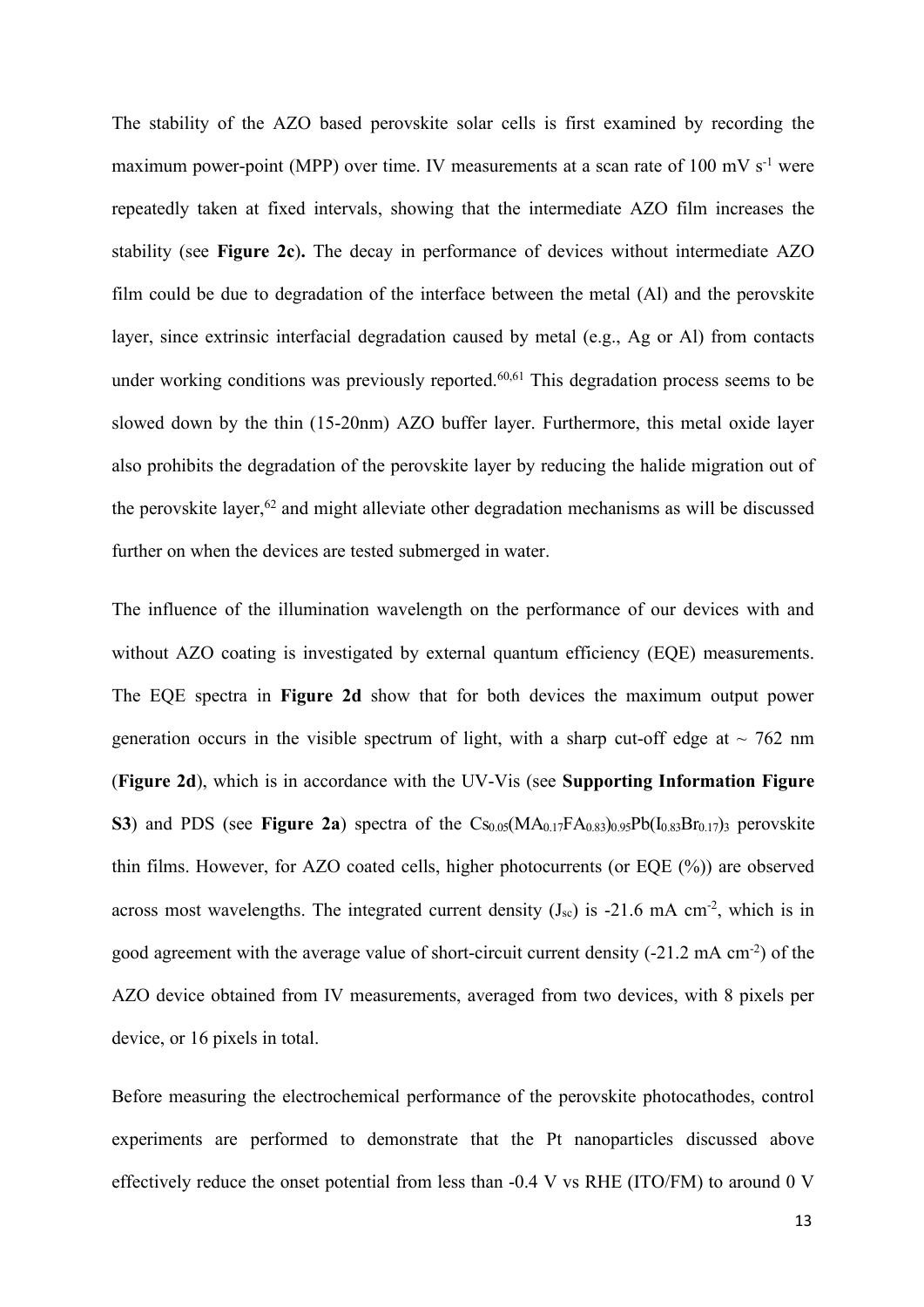vs RHE (ITO/FM/Pt). In other words, the over-potential required for the proton reduction is minimal using the FM/Pt electrodes (see **Supporting Information Figure S5)**.



**Figure 3. (a) Cyclic voltammetry of the AZO based perovskite photocathode at a scan rate of 10 mV s-1. The graph presents the scans under continuous, chopped and without irradiation, showing little hysteresis and a greatly improved photocurrent. (b) Chronoamperometric characteristics for perovskite photocathodes with and without the AZO layer. The data is obtained at an applied potential of 0V versus RHE. An aqueous buffer solution (0.1 M potassium phosphate, pH 7), chopped solar light irradiation (AM**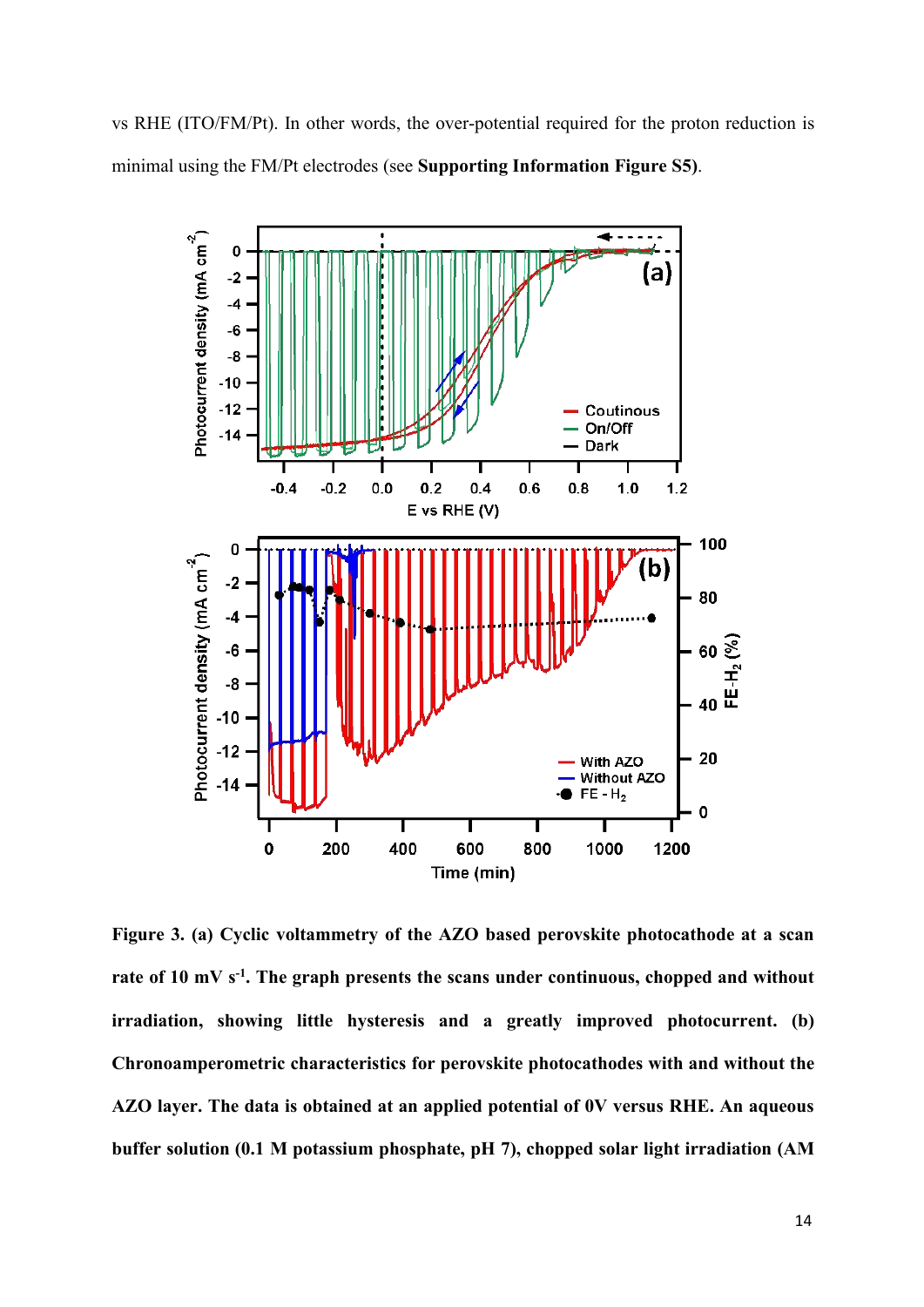**1.5 G, 100 mW cm-2) and an inert (N2) atmosphere at room temperature were used in both experiments. Black dots represent Faradaic efficiency, FE (%), of hydrogen (H2) generation for the perovskite photocathode with an AZO layer.**

The photoelectrochemical performance of our perovskite photocathodes is tested using a standard three-electrode configuration against a Ag/AgCl/KCl reference electrode, with a Ptmesh counter electrode. The cathodic and anodic compartments are separated through a Nafion membrane. The cyclic voltammetry (CV) scans in **Figure 3a** are measured at a 10 mV s<sup>-1</sup> scan rate using KPi electrolyte aqueous solution (0.1 M, pH 7.0) under chopped (5 secs ON and OFF) solar illumination (100 mW cm<sup>-2</sup> AM 1.5G) (green curve). The sharp photocurrent response shown during the light irradiation indicates a very efficient hydrogen evolution at the perovskite/FM/Pt electrode-electrolyte interface. A high photocurrent density of  $-14.3$  mA cm<sup>-2</sup> at 0 V vs RHE is observed for the forward scan (red curve) during continuous light irradiation. To the best of our knowledge, this is one of the highest photocurrent reported so far for perovskite photocathodes fabricated entirely by solution processing.<sup>25,45,46,26,42</sup> A similar value of -14.2 mA cm<sup>-2</sup> is observed for the reverse scan. Similarly high photocurrents are observed in several AZO-based perovskite photocathodes (see **Supporting Information Figure S6a**). Hysteresis is observed during forward and reverse scans in both chopped (green curve) and continuous illumination (red curve) measurements. The hysteresis is more distinct in case of the chopped light measurements since the electrochemical potential at the FM/Pt-electrolyte interface requires more time to equilibrate. An onset potential of approximately 0.95 V vs RHE is achieved which correlates to the high  $V_{\text{oc}}$  (0.97 V) of the solar cell with an AZO layer, suggesting a very small energy loss at the perovskite/FM interface. In comparison, cyclic voltammograms of perovskite photocathodes without AZO coating tested under the same conditions showed a lower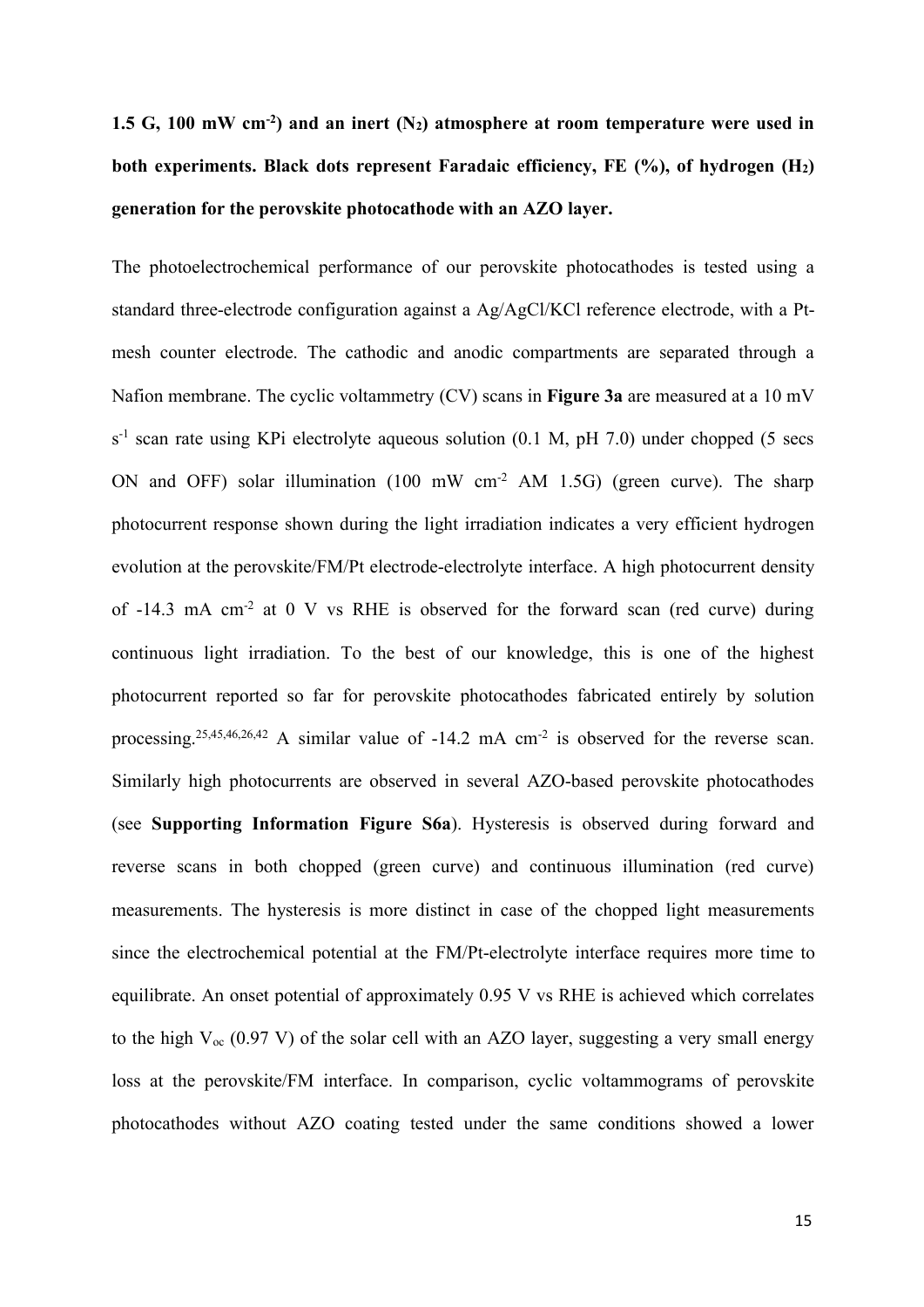photocurrent density of approximately -12 mA cm-2 at 0V vs RHE (**Supporting Information Figure S6b**).

Next, the stability of the AZO based perovskite photocathodes is evaluated using chronoamperometry in the same three-electrode configuration. To monitor changes in the dark currents, the light is chopped off for 5 mins after every 30 mins of exposure. A high absolute photocurrent density of more than  $14 \text{ mA cm}^2$  is maintained for almost 3 hours with the AZO coated perovskite photocathodes (red curve, **Figure 3b**). The photocurrent shows a slow initial rise upon illumination which is probably due to the migration of halides, decreasing the trap state density, similar to the photoinduced effects reported for perovskite photovoltaic devices.<sup>63,64,30</sup> A dip in photocurrent density is observed after  $\sim$ 2.5 hours, which first rectifies and then continues to decay slowly, but retains half of the initial photocurrent intensity for about 15 hours. We attribute this sudden decay in photocurrent to partial damage of the cell (active pixel area) caused by the exposure of cell to the electrolyte as well as light. While stress under operation may cause degradation of the electrical contacts and pinholes in the device architecture leading to this unusual behaviour, it seems that the AZO layer is able to provide enough spatial separation between the contacts to avoid an irreversible shorting of the device, enabling a continuous operation even under mild damage. CV scans of photocathodes without AZO coating are shown in **Supporting Information Figure S6b**, and their chronoamperometry (blue curve, Figure 3b) shows a lower photocurrent (-11.8 mA cm-<sup>2</sup>), which is consistent with the measurements on non-AZO perovskite solar cells reported above (see **Figures 2b-d, S4**). Further, the perovskite photocathode without AZO stopped working after 2.5 h of light irradiation. It must be noted that in contrast to previous work<sup>25</sup> employing a MAPbI<sub>3</sub> perovskite with a hydrophilic PEDOT:PSS hole selective layer, the non-AZO devices reported here demonstrate high photocurrents under continuous light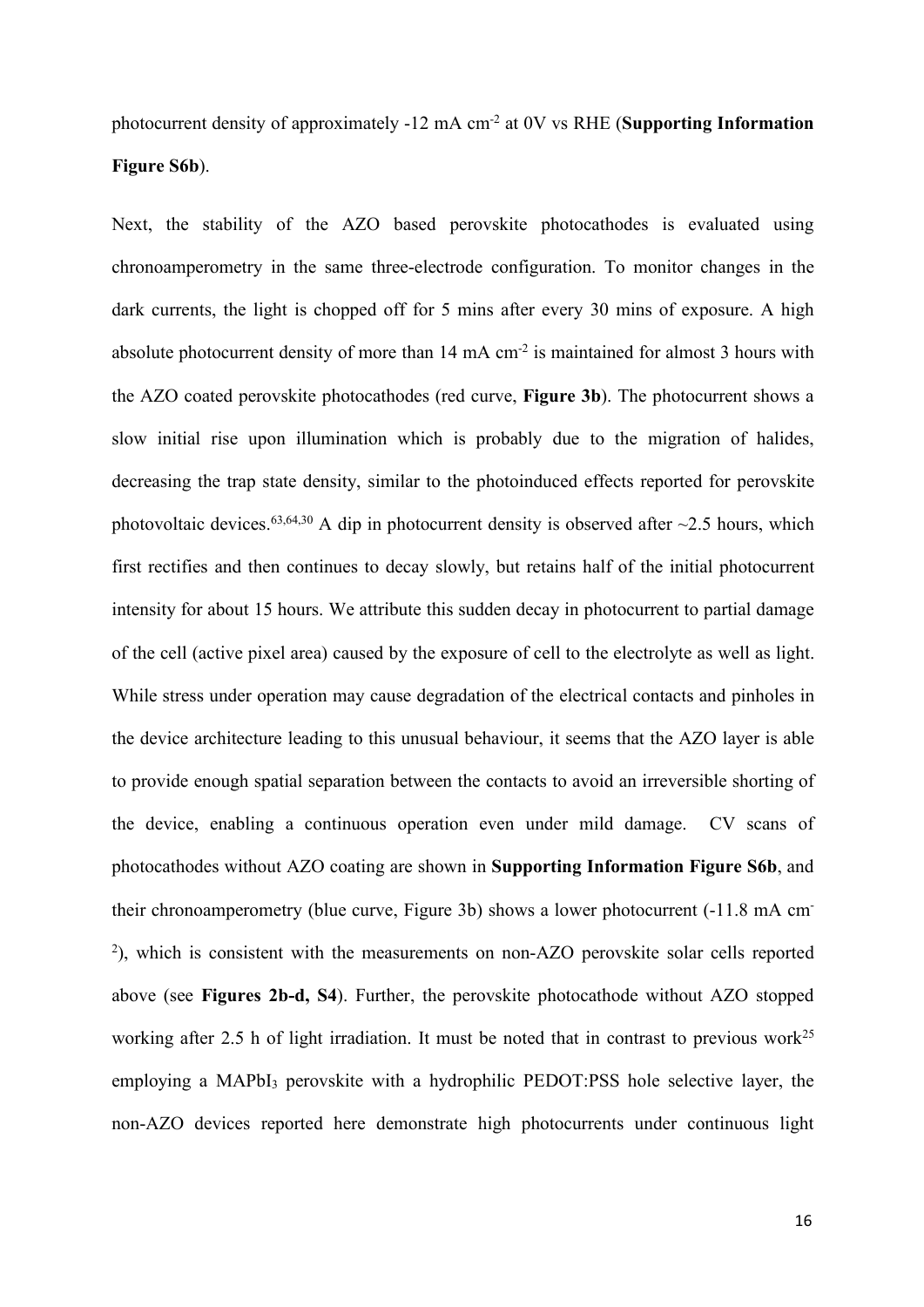exposure, just due to highly crystalline triple cation based perovskite in combination with a robust  $NiO<sub>x</sub>$  hole transport layer.

## **CONCLUSIONS**

We present a triple cation cesium formamidinium methylammonium (CsFAMA) based metal halide perovskite photocathode for solar fuel generation. The photocurrent and stability of these electrodes is enhanced by a solution processed AZO and NiOx layers. In particular, AZO as an electron transport layer showed an increase in photocurrent density of  $\sim$ 20% along with a 5-fold extension of the device lifetime, which reached up to 18 hours before complete failure. This AZO coating also covers pin-holes, and as a result, the number failed pixels reduced from 25% to 6%. Finally, the photocathodes are fabricated using low cost and scalable methods which have promise to become compatible with standard solution processes, and therefore provide a significant contribution towards the efficient fabrication of solar fuel generation devices.

# **METHODS**

**Perovskite Solar Cell Fabrication.** Patterned ITO glass substrates are cleaned by ultrasonication in acetone and iso-propanol (15 mins each) followed by an oxygen plasma treatment for 10 mins using a Diener Plasma etcher. A NiOx thin film is spin coated on ITO substrates following a previously-reported procedure<sup>44</sup> where a nickel oxide precursor solution is prepared by dissolving nickel(II) nitrate hexahydrate  $(Ni(NO<sub>3</sub>)<sub>2</sub>·6H<sub>2</sub>O, 1 M)$ (Sigma Aldrich) in ethylene glycol with 1 M ethylenediamine (Aldrich). The solution is spincast onto ITO glass substrate at a spin speed of 5,000 rpm. for 45 s. The substrates are then annealed in ambient air at 100 °C for 30 min then 300 °C for 60 min, resulting in a NiOx film of  $\sim$ 50nm thickness. The NiOx coated ITO substrates were then transferred inside the N<sub>2</sub> filled glove box for completing the device fabrication to avoid moisture accumulation on the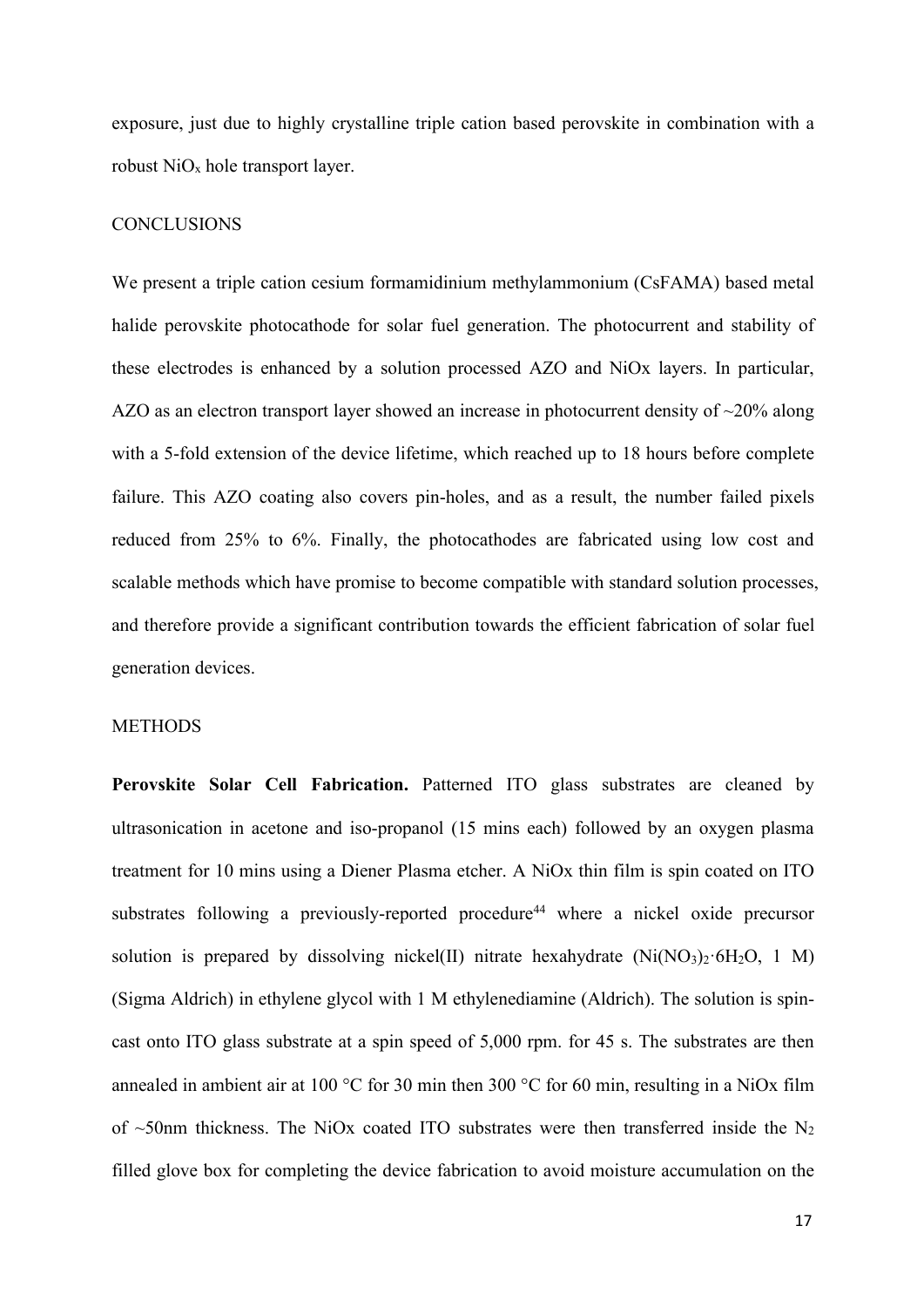surface. The triple cation perovskite precursor solution is prepared by adding CsI, FAI and MABr in stochiometric ratio of  $PbI_2$  and  $PbBr_2$  in DMF:DMSO, as demonstrated by Saliba's et al.<sup>39</sup> In short, FAI (1 $M$ ), PbI<sub>2</sub> (1.1 $M$ ), MABr (0.2 $M$ ) and PbBr<sub>2</sub> (0.2 $M$ ) are dissolved in anhydrous DMF:DMSO 4:1 (v:v). We note that this composition contains a lead excess as reported elsewhere.38,65 Then CsI, pre-dissolved as a 1.5 M stock solution in DMSO, was added to the mixed perovskite precursor to achieve the desired triple cation composition with generic form of  $CS_{0.05}(MA_{0.17}FA_{0.83})_{0.95}Pb(I_{0.83}Br_{0.17})_3$ . The perovskite solution was spin coated in a two-step program, at 1000 and 6000 rpm for 10 and 20 s respectively. During the second step, 75 μL of chloroform as antisolvent was poured on the spinning substrate 5 s prior to the end of the program. Films with Cs-containing perovskite turned dark immediately after spin coating. The substrates were then annealed (usually at 100 °C) for 1 h in a nitrogen filled glove box. The annealing step converted the spin coated films into highly crystalline perovskite films. After cooling, PCBM is spin coated (Step 1: 2000 rpm, 40 s and Step 2: 3000 rpm, 10 sec) on top of the annealed perovskite film using a PCBM solution (20mg/ml) in chlorobenzene.

**AZO Layer.** The Al-doped Zinc Oxide Al:ZnO (3.15 mol% Al) (AZO) thin film is prepared by using commercially purchased suspension of AZO nanoparticles (IPA 2.5 wt %) with average particle size of 12nm (Nanograde product number:8045). AZO solution (as received) is dynamically spin coated at 5000 rpm for 30 sec on PCBM film to obtain an thin layer (thickness  $37\pm2$  nm) of AZO. Film thickness is measured by performing atomic force microscopy (AFM) to measure a step edge made on the film. These measurements were made using a Bruker Multimode 8. Silicon tips were used with a cantilever resonant frequency of 300 kHz. A set of perovskite solar cells are also fabricated without the AZO layer for comparing the device performance. For solar cell IV curve measurements, a 95-100 nm thick Al metal contact is thermally evaporated onto the AZO film under high vacuum. The pixel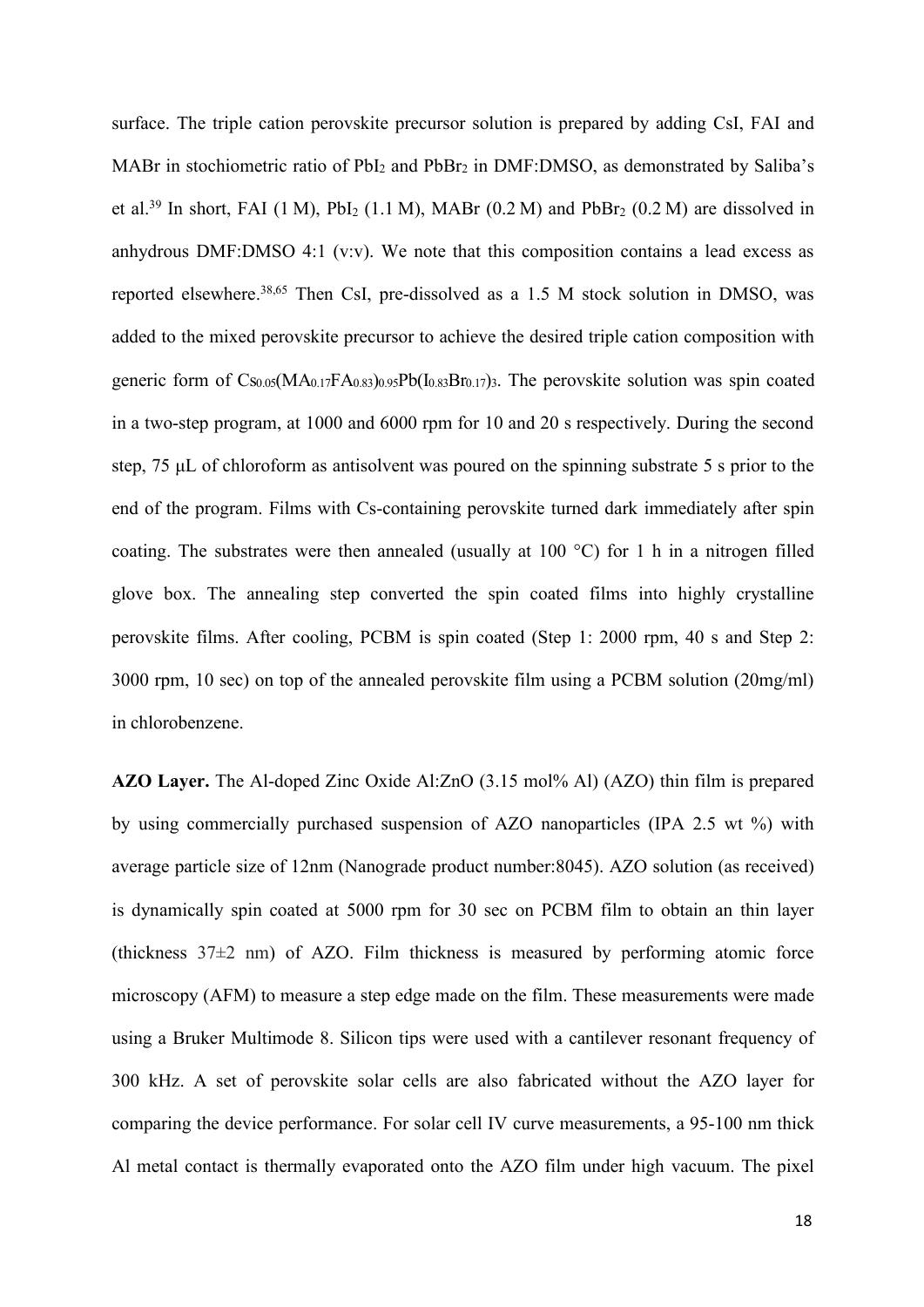active area is kept fixed to 3.0 mm<sup>2</sup> by using a shadow mask. Similar thickness of Al metal contacts are used in non-AZO based perovskite solar cells.

**Field's Metal Electrode and Platinization.** An eutectic alloy of In, Sn and Bi (Field's metal), with weight % ratio of Bi:In:Sn =  $32.5:51:16.5$  respectively, is used as both metallic contact and encapsulation layer on top of the AZO film. The perovskite photocathodes (active area  $\approx$ 0.16 cm<sup>2</sup>) are fabricated onto 12 x 12 mm<sup>2</sup> etched ITO glass substrates. All other layers on ITO including NiOx/Perovskite/PCBM/AZO are fabricated in a similar way as discussed for the solar cells. The protective FM layer is encapsulated on the top of AZO layer by using earlier reported methods.<sup>26</sup> In short, Field's metal piece is melted on a hotplate at 363 K (90 °C) to obtain a 0.5-1.0 mm thick foil by spreading. After solidifying, the metal foil is cut into  $12\times7$  mm<sup>2</sup> pieces, which are gently placed on the perovskite devices in such a way that they cover the pixel area completely. Next, the pieces of FM are briefly molten onto the devices, by applying 2.4 A for 30 s to a Peltier thermoelectric element using an IviumStat potentiostat, and then solidified by applying -2.4 A for 30 s. The edges of the devices are further sealed using a UV curing glue (NOA 63, Norland) to make sure that water should not sieve in through the FM and perovskite/AZO interface. The Pt catalyst nanoparticles are grown on FM by dipping the encapsulated device, attached to the stainless-steel holder, in a K2PtCl<sup>4</sup> (98%, Sigma, pH 1.2) solution for 60 s, without stirring. The devices are subsequently dipped into DI water to rinse the excess of  $K_2PtCl_4$ . The ITO glass back side of the device is cleaned by using a cotton swipe before performing photoelectrochemical measurements.

**Solar Cell measurements.** The ITO/NiOx/Perovskite/PCBM/AZO/Al device configuration is maintained for solar cell measurements. The AZO-free solar cells are also characterized in the same way. An ABET solar simulator, corrected for spectral mismatch to give a spectrum matching AM 1.5G over the wavelength range absorbed by the perovskite cells, is used for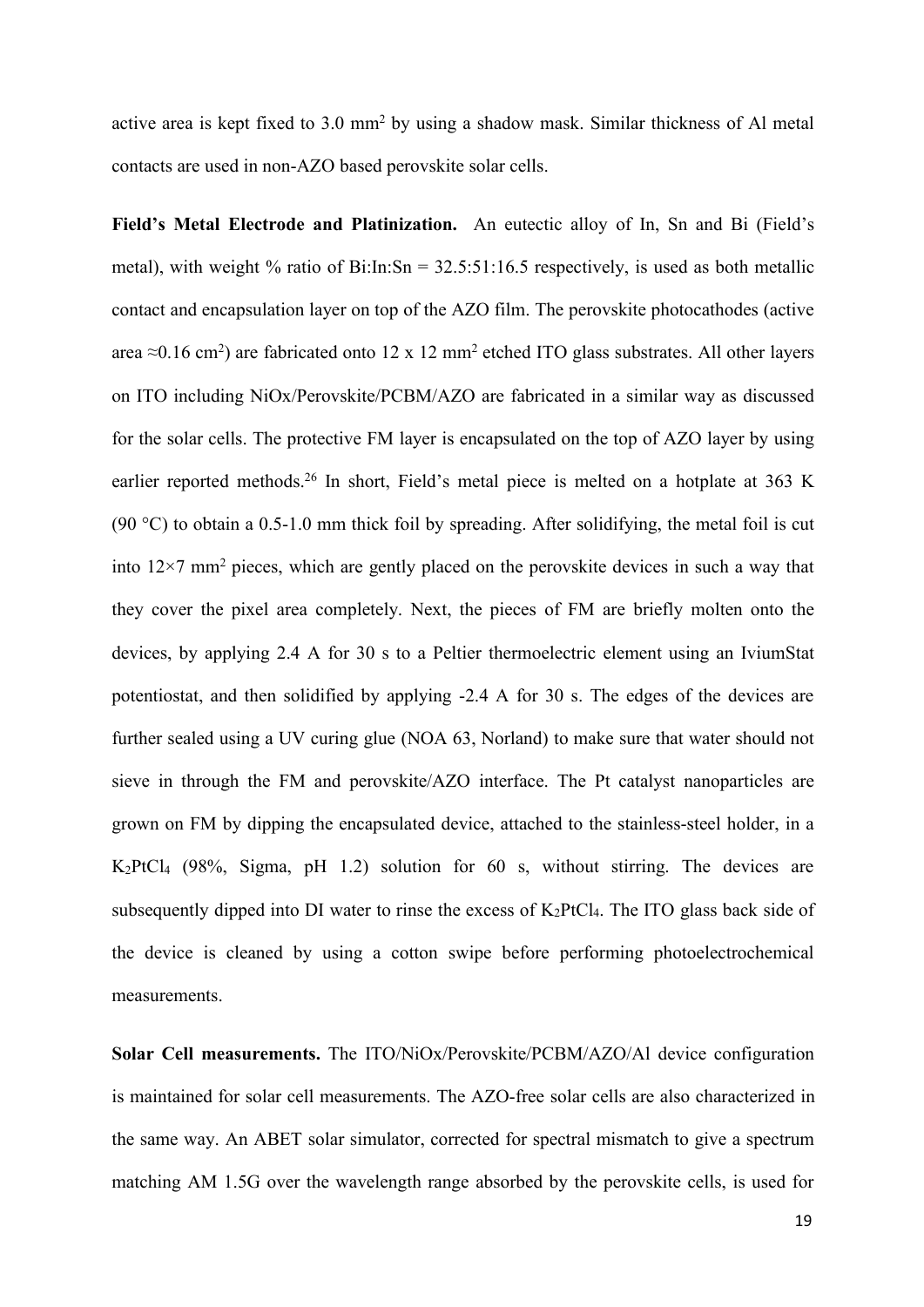the illumination and IV characteristics were recorded by using a Keithley source meter (Model no. 2450.

**Photoelectrochemical measurements.** Photoelectrochemical (PEC) measurements were carried out on an electrochemical workstation (Ivium CompactStat), under inert  $(N_2, \text{ with } 2\%$ CH4) atmosphere, at room temperature. A conventional three-electrode configuration was used with the perovskite photocathode, Pt mesh and Ag/AgCl/KCl (sat) acting as a working, counter and reference electrode, respectively, in an aqueous potassium phosphate buffer  $[K_2HPO_4 (107 g)$  and  $KH_2PO_4 (52 g)$  in H<sub>2</sub>O (1 L), adjusted to pH 7 using H<sub>2</sub>SO<sub>4</sub>]. The measurements were done using cyclic voltammetry (CV) scans for a potential range of 1.1 V to -0.5 V vs. RHE at a scan rate of 10 mV  $s^{-1}$  (0.1 M KPi electrolyte aqueous solution at pH 7.0). The potential conversion from Ag/AgCl to RHE is done by using following relationship:

E (V versus RHE) = E (V versus Ag/AgCl) +  $(0.059 \text{ x pH}) + 0.197$ ,

therefore for pH 7.0; 0 V vs RHE =  $-$  0.610 V vs Ag/AgCl.

The two compartments of the glass PEC cell were separated by a Nafion ion selective membrane. The evolved  $H_2$  was quantified by manually injecting 100  $\mu$ L of the gaseous headspace into a Shimadzu GC-2010 Plus gas chromatograph (GC). The faradaic efficiency  $(FE)$  was calculated from the  $H_2$  amount and the corresponding total charge at a given time.

# ASSOCIATED CONTENT

# **Supporting Information**

The Supporting Information is available free of charge on the ACS Publications Web site at DOI: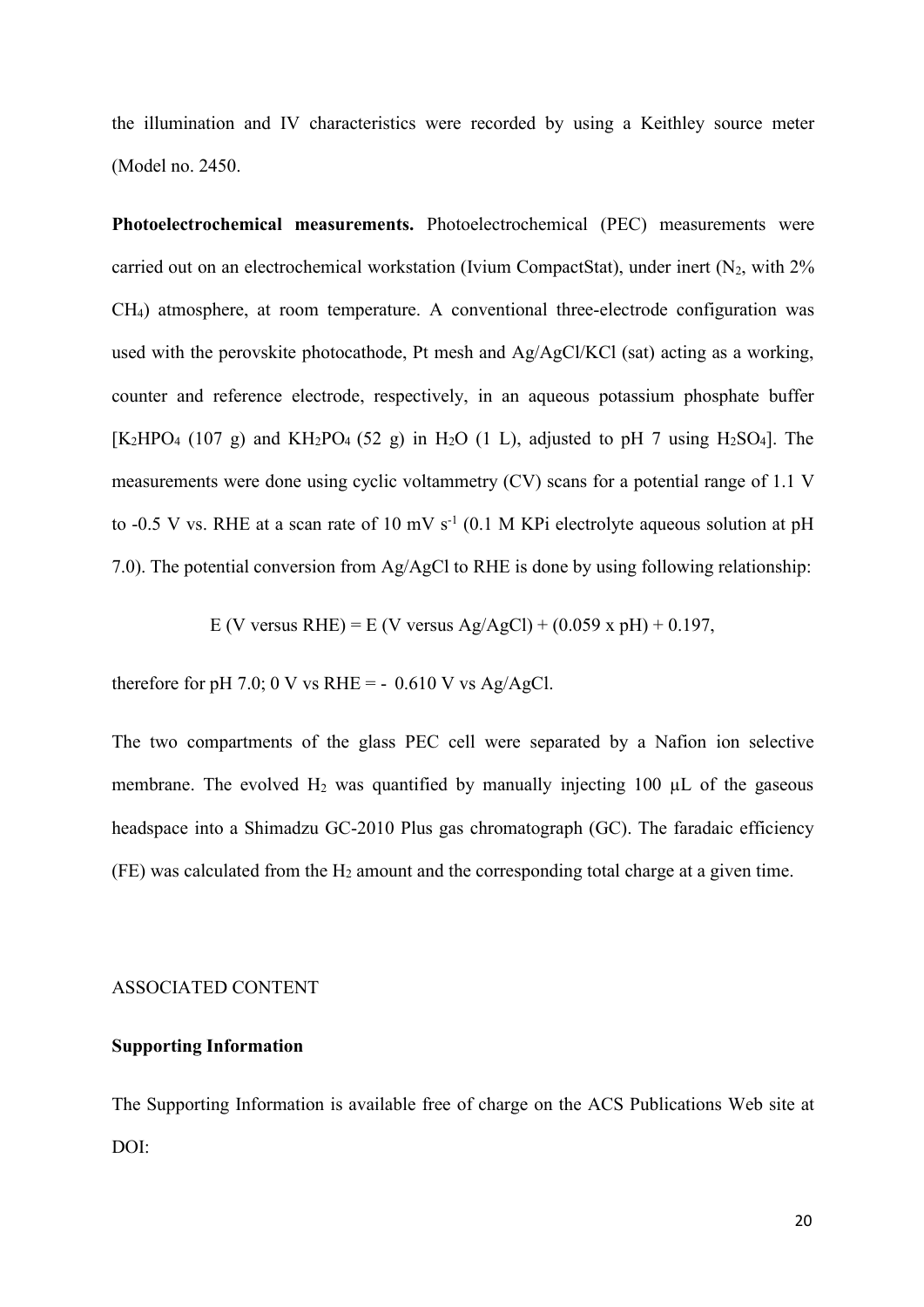Supporting information file contains: (a) STEM images and EDAX of Field's metal before and after platinization, (b) Optical absorption spectra and Tauc's plot of cesium formamidinium methylammonium (CsFAMA) triple cation-lead halide perovskite thin film, (c) Statistical data on power conversion efficiency (PCE %) measurements, (d) Cyclic voltammetry for control experiments on ITO/FM and ITO/FM/Pt electrodes, (e) Cyclic voltammetry of the perovskite photocathodes.

# AUTHOR INFORMATION

# **Corresponding Authors**

\*E-mail: [sahmad28@jmi.ac.in](mailto:sahmad28@jmi.ac.in)

\*E-mail: [mfld2@cam.ac.uk](mailto:mfld2@cam.ac.uk)

# **ORCID**

Shahab Ahmad : 0000-0002-7846-4804

Michael De Volder : 0000-0003-1955-2270

# **Present Address**

† (R. L. Z. H.) Department of Materials Science and Metallurgy, University of Cambridge, 27 Charles Babbage Road, Cambridge CB3 0FS, UK

# **Notes**

The authors declare no competing financial interest.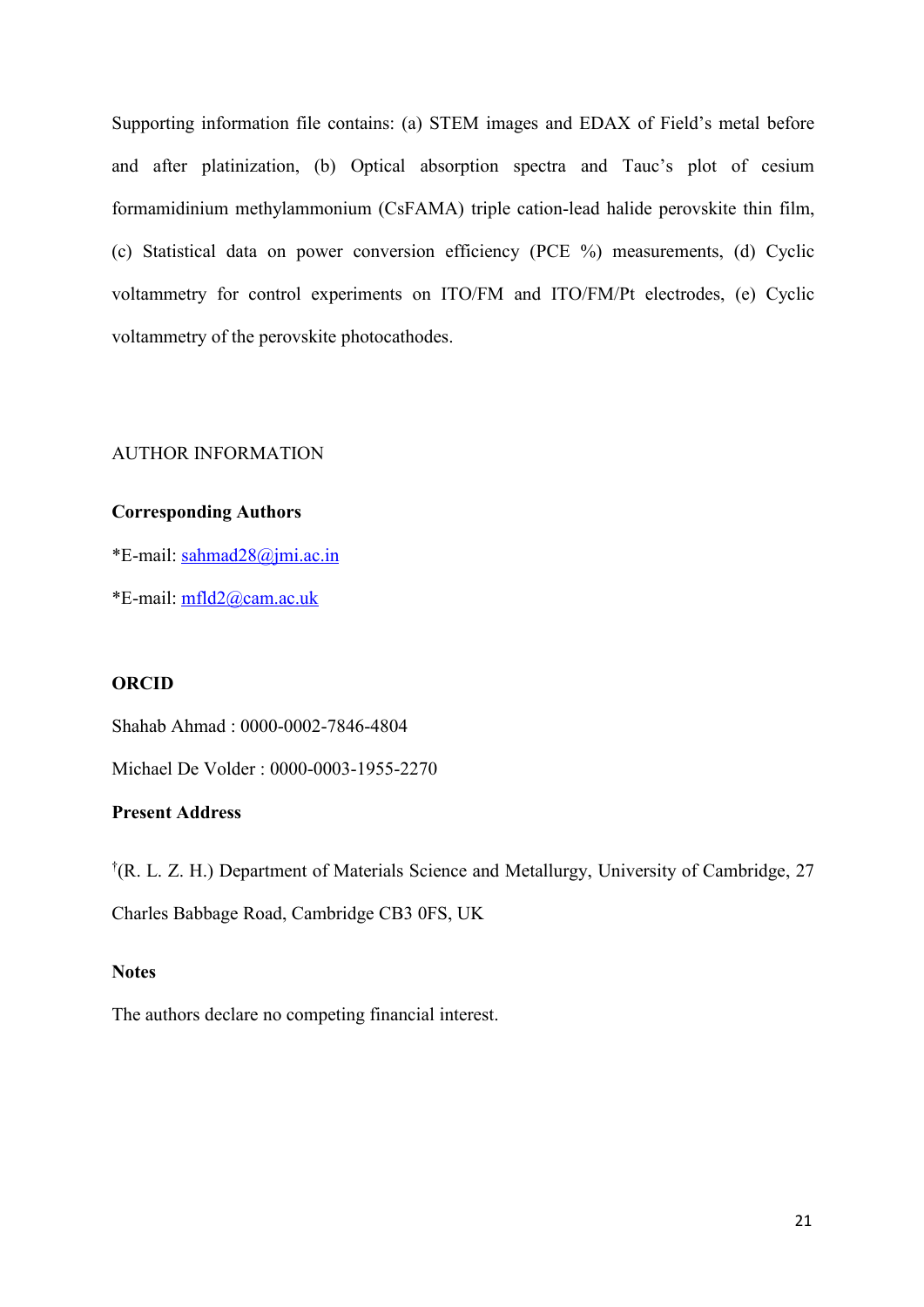#### ACKNOWLEDGEMENTS

S.A. and M.D.V. acknowledge financial support from an ERC Starting Grant (337739 HIENA). S.A. and M.D.V. acknowledge financial support from DST-UKIERI (DST/INT/UK/P-167/2017). S.A. acknowledge financial support from UGC Start-Up (30- 422/2018 BSR) Research Grants. R.L.Z.H. acknowledges support from the Royal Academy of Engineering under the Research Fellowship scheme (No.: RF\201718\17101), as well as support from Magdalene College, Cambridge. V.A. is grateful for the financial support from the Cambridge Trusts (Vice-Chancellor's Award) and the Winton Programme for the Physics of Sustainability. M.H.M acknowledges the support from EPSRC Cambridge NanoDTC, EP/G037221/1. J.R. is a postdoctoral fellow, supported by the Research Foundation – Flanders. We thank Prof Erwin Reisner for his support of this study and providing feedback on the manuscript.

## REFERENCES

- (1) Ciamician, G. The Photochemistry Of The Future. Science 1912, 36 (926), 385–394.
- (2) Ryabchuk, V.; Kuznetsov, V.; Emeline, A.; Artem'ev, Y.; Kataeva, G.; Horikoshi, S.; Serpone, N. Water Will Be the Coal of the Future-The Untamed Dream of Jules Verne for a Solar Fuel. Molecules 2016, 21 (12), 1638-1658.
- (3) Venturi, M.; Balzani, V.; Gandolfi, M. T. Fuels From Solar Energy. A Dream Of Giacomo Ciamician, The Father Of Photochemistry. American Solar Energy Society Proceedings 2005, August 6-12, Solar World Congress Orlando, Florida USA.
- (4) Fujishima, A.; Honda, K. Electrochemical Photolysis of Water at a Semiconductor Electrode. Nature 1972, 238 (5358), 37–38.
- (5) Walter, M. G.; Warren, E. L.; McKone, J. R.; Boettcher, S. W.; Mi, Q.; Santori, E. A.; Lewis, N. S. Solar Water Splitting Cells. Chem. Rev. 2010, 110 (11), 6446–6473.
- (6) Tachibana, Y.; Vayssieres, L.; Durrant, J. R. Artificial Photosynthesis for Solar Water-Splitting. Nat. Photonics 2012, 6 (8), 511–518.
- (7) Nguyen, P. D.; Duong, T. M.; Tran, P. D. Current Progress and Challenges in Engineering Viable Artificial Leaf for Solar Water Splitting. J. Sci. Adv. Mater.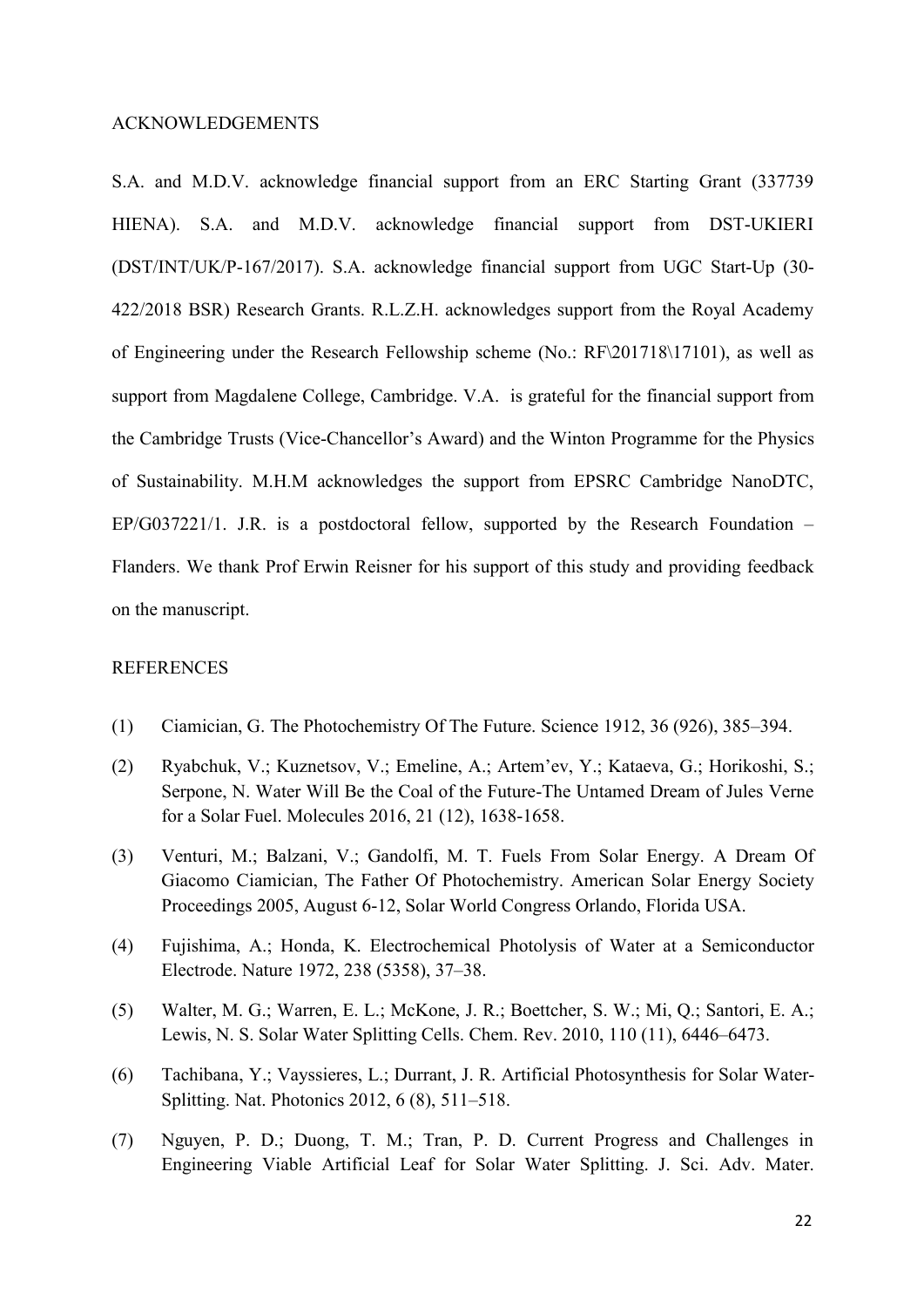Devices 2017, 2 (4), 399–417.

- (8) Kudo, A.; Miseki, Y. Heterogeneous Photocatalyst Materials for Water Splitting. Chem. Soc. Rev. 2009, 38 (1), 253–278.
- (9) Young, J. L.; Steiner, M. A.; Döscher, H.; France, R. M.; Turner, J. A.; Deutsch, T. G. Direct Solar-to-Hydrogen Conversion via Inverted Metamorphic Multi-Junction Semiconductor Architectures. Nat. Energy 2017, 2 (4), 17028.
- (10) Walczak, K. A.; Segev, G.; Larson, D. M.; Beeman, J. W.; Houle, F. A.; Sharp, I. D. Hybrid Composite Coatings for Durable and Efficient Solar Hydrogen Generation under Diverse Operating Conditions. Adv. Energy Mater. 2017, 7 (13), 1602791.
- (11) Roger, I.; Shipman, M. A.; Symes, M. D. Earth-Abundant Catalysts for Electrochemical and Photoelectrochemical Water Splitting. Nat. Rev. Chem. 2017, 1 (1), 0003.
- (12) Suen, N.-T.; Hung, S.-F.; Quan, Q.; Zhang, N.; Xu, Y.-J.; Chen, H. M. Electrocatalysis for the Oxygen Evolution Reaction: Recent Development and Future Perspectives. Chem. Soc. Rev. 2017, 46 (2), 337–365.
- (13) Hunter, B. M.; Gray, H. B.; Müller, A. M. Earth-Abundant Heterogeneous Water Oxidation Catalysts. Chem. Rev. 2016, 116 (22), 14120–14136.
- (14) Sun, K.; Liu, R.; Chen, Y.; Verlage, E.; Lewis, N. S.; Xiang, C. Solar-Driven Water Splitting: A Stabilized, Intrinsically Safe, 10% Efficient, Solar-Driven Water-Splitting Cell Incorporating Earth-Abundant Electrocatalysts with Steady-State PH Gradients and Product Separation Enabled by a Bipolar Membrane. Adv. Energy Mater. 2016, 6 (13), 1600379.
- (15) Luo, J.; Vermaas, D. A.; Bi, D.; Hagfeldt, A.; Smith, W. A.; Grätzel, M. Bipolar Membrane-Assisted Solar Water Splitting in Optimal PH. Adv. Energy Mater. 2016, 6 (13), 1600100.
- (16) Lu, H.; Andrei, V.; Jenkinson, K. J.; Regoutz, A.; Li, N.; Creissen, C. E.; Wheatley, A. E. H.; Hao, H.; Reisner, E.; Wright, D. S.; Pike, S.D. Single-Source Bismuth (Transition Metal) Polyoxovanadate Precursors for the Scalable Synthesis of Doped BiVO <sup>4</sup> Photoanodes. Adv. Mater. 2018, 30 (46), 1804033.
- (17) Stranks, S. D.; Eperon, G. E.; Grancini, G.; Menelaou, C.; Alcocer, M. J. P.; Leijtens, T.; Herz, L. M.; Petrozza, A.; Snaith, H. J. Electron-Hole Diffusion Lengths Exceeding 1 Micrometer in an Organometal Trihalide Perovskite Absorber. Science 2013, 342 (6156), 341–344.
- (18) Li, Y.; Yan, W.; Li, Y.; Wang, S.; Wang, W.; Bian, Z.; Xiao, L.; Gong, Q. Direct Observation of Long Electron-Hole Diffusion Distance in CH3NH3PbI<sup>3</sup> Perovskite Thin Film. Sci. Rep. 2015, 5 (1), 14485.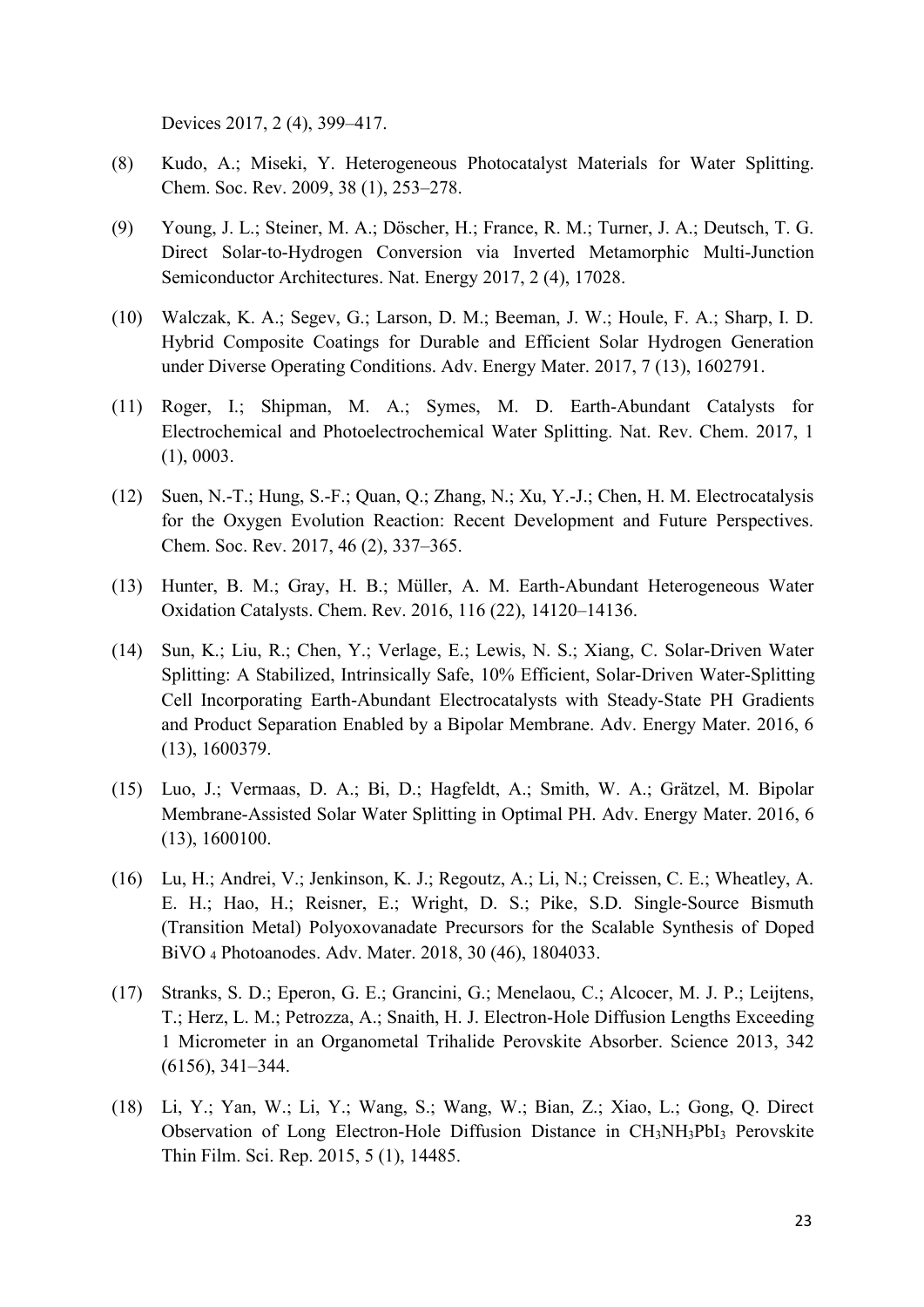- (19) Poindexter, J. R.; Hoye, R. L. Z.; Nienhaus, L.; Kurchin, R. C.; Morishige, A. E.; Looney, E. E.; Osherov, A.; Correa-Baena, J.-P.; Lai, B.; Bulović, V.; Stevanovic, V.; Bawendi, M. G.; Buonassisi, T. High Tolerance to Iron Contamination in Lead Halide Perovskite Solar Cells. ACS Nano 2017, 11 (7), 7101–7109.
- (20) Ahmad, S.; George, C.; Beesley, D. J.; Baumberg, J. J.; De Volder, M. Photo-Rechargeable Organo-Halide Perovskite Batteries. Nano Lett. 2018, 18 (3) 1856-1862.
- (21) Ahmad, S.; Hanmandlu, C.; Kanaujia, P. K.; Prakash, G. V. Direct Deposition Strategy for Highly Ordered Inorganic Organic Perovskite Thin Films and Their Optoelectronic Applications. Opt. Mater. Express 2014, 4 (7), 1313-1323.
- (22) Da, P.; Cha, M.; Sun, L.; Wu, Y.; Wang, Z.-S.; Zheng, G. High-Performance Perovskite Photoanode Enabled by Ni Passivation and Catalysis. Nano Lett. 2015, 15 (5), 3452–3457.
- (23) Hoang, M. T.; Pham, N. D.; Han, J. H.; Gardner, J. M.; Oh, I. Integrated Photoelectrolysis of Water Implemented On Organic Metal Halide Perovskite Photoelectrode. ACS Appl. Mater. Interfaces 2016, 8 (19), 11904–11909.
- (24) Wang, C.; Yang, S.; Chen, X.; Wen, T.; Yang, H. G. Surface-Functionalized Perovskite Films for Stable Photoelectrochemical Water Splitting. J. Mater. Chem. A 2017, 5 (3), 910–913.
- (25) Crespo-Quesada, M.; Pazos-Outón, L. M.; Warnan, J.; Kuehnel, M. F.; Friend, R. H.; Reisner, E. Metal-Encapsulated Organolead Halide Perovskite Photocathode for Solar-Driven Hydrogen Evolution in Water. Nat. Commun. 2016, 7, 12555 (1-7).
- (26) Andrei, V.; Hoye, R. L. Z.; Crespo-Quesada, M.; Bajada, M.; Ahmad, S.; De Volder, M.; Friend, R.; Reisner, E. Scalable Triple Cation Mixed Halide Perovskite-BiVO <sup>4</sup> Tandems for Bias-Free Water Splitting. Adv. Energy Mater. 2018, 1801403.
- (27) Kim, I. S.; Pellin, M. J.; Martinson, A. B. F. Acid-Compatible Halide Perovskite Photocathodes Utilizing Atomic Layer Deposited TiO <sup>2</sup> for Solar-Driven Hydrogen Evolution. ACS Energy Lett. 2019, 4 (1), 293–298.
- (28) Kim, H.-S.; Seo, J.-Y.; Park, N.-G. Material and Device Stability in Perovskite Solar Cells. ChemSusChem 2016, 9 (18), 2528–2540.
- (29) Walsh, A. Principles of Chemical Bonding and Band Gap Engineering in Hybrid Organic–Inorganic Halide Perovskites. J. Phys. Chem. C 2015, 119 (11), 5755–5760.
- (30) Hoke, E. T.; Slotcavage, D. J.; Dohner, E. R.; Bowring, A. R.; Karunadasa, H. I.; McGehee, M. D. Reversible Photo-Induced Trap Formation in Mixed-Halide Hybrid Perovskites for Photovoltaics. Chem. Sci. 2015, 6 (1), 613–617.
- (31) Habisreutinger, S. N.; McMeekin, D. P.; Snaith, H. J.; Nicholas, R. J. Research Update: Strategies for Improving the Stability of Perovskite Solar Cells. APL Mater. 2016, 4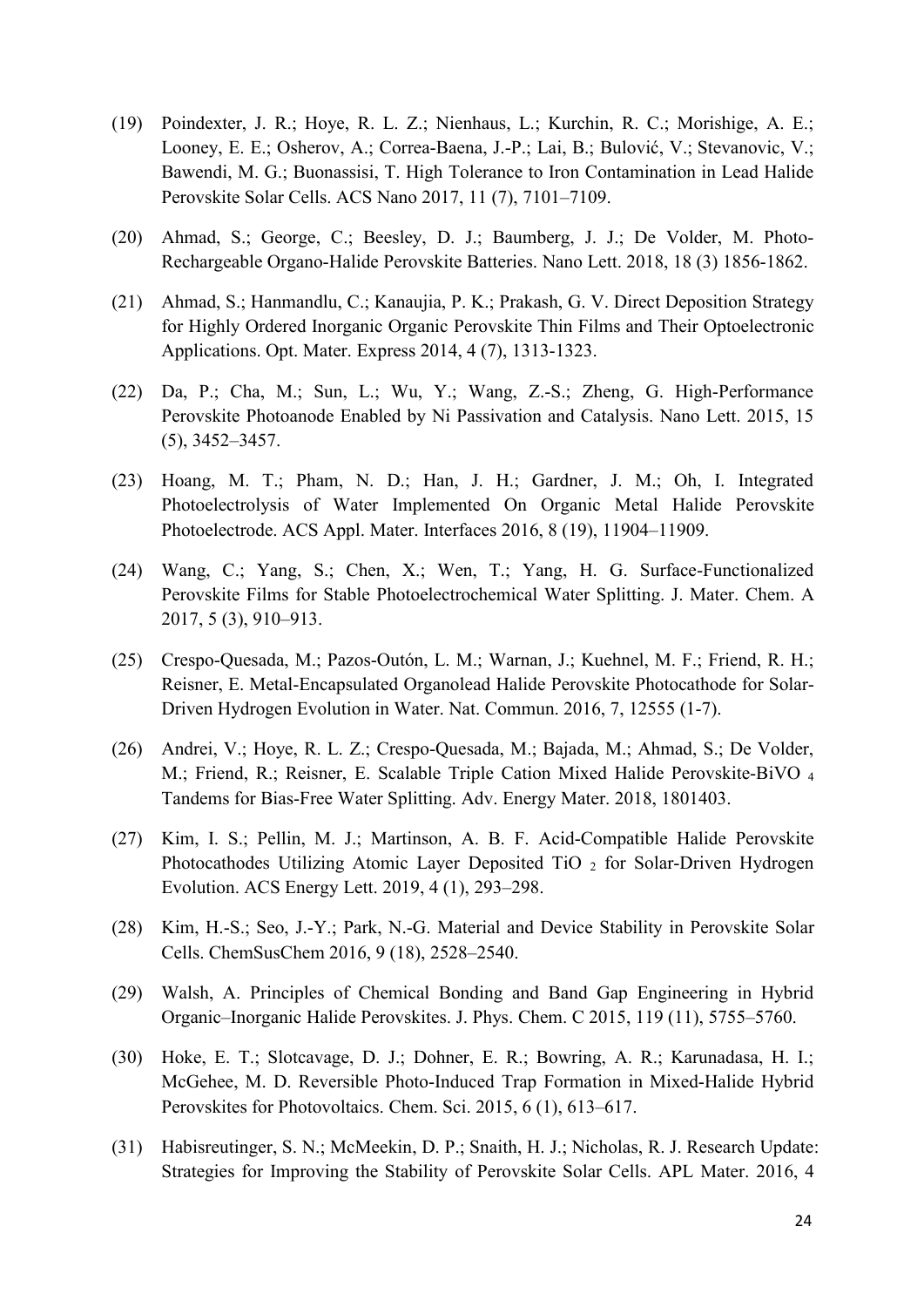(9), 091503.

- (32) Yang, J.; Siempelkamp, B. D.; Liu, D.; Kelly, T. L. Investigation of CH <sup>3</sup> NH <sup>3</sup> PbI <sup>3</sup> Degradation Rates and Mechanisms in Controlled Humidity Environments Using in Situ Techniques. ACS Nano 2015, 9 (2), 1955–1963.
- (33) Conings, B.; Drijkoningen, J.; Gauquelin, N.; Babayigit, A.; D'Haen, J.; D'Olieslaeger, L.; Ethirajan, A.; Verbeeck, J.; Manca, J.; Mosconi, E.; Angelis, F. De; Boyen, H. Intrinsic Thermal Instability of Methylammonium Lead Trihalide Perovskite. Adv. Energy Mater. 2015, 5 (15), 1500477.
- (34) Wang, D.; Wright, M.; Elumalai, N. K.; Uddin, A. Stability of Perovskite Solar Cells. Sol. Energy Mater. Sol. Cells 2016, 147, 255–275.
- (35) Chen, W.; Wu, Y.; Yue, Y.; Liu, J.; Zhang, W.; Yang, X.; Chen, H.; Bi, E.; Ashraful, I.; Grätzel, M.; Liyuan, H. Efficient and Stable Large-Area Perovskite Solar Cells with Inorganic Charge Extraction Layers. Science 2015, 350 (6263), 944–948.
- (36) Brinkmann, K. O.; Zhao, J.; Pourdavoud, N.; Becker, T.; Hu, T.; Olthof, S.; Meerholz, K.; Hoffmann, L.; Gahlmann, T.; Heiderhoff, R.; Oszajca, M. F.; Luechinger, N.A.; Rogalla, D.; Chen, Y.; Cheng, B.; Riedl, T. Suppressed Decomposition of Organometal Halide Perovskites by Impermeable Electron-Extraction Layers in Inverted Solar Cells. Nat. Commun. 2017, 8, 13938 (1-9).
- (37) You, J.; Meng, L.; Song, T.-B.; Guo, T.-F.; Yang, Y. (Michael); Chang, W.-H.; Hong, Z.; Chen, H.; Zhou, H.; Chen, Q.; Liu, Y.; Marco, N. De; Yang, Y. Improved Air Stability of Perovskite Solar Cells via Solution-Processed Metal Oxide Transport Layers. Nat. Nanotechnol. 2015, 11 (1), 75–81.
- (38) Jacobsson, T. J.; Svanström, S.; Andrei, V.; Rivett, J. P. H.; Kornienko, N.; Philippe, B.; Cappel, U. B.; Rensmo, H.; Deschler, F.; Boschloo, G. Extending the Compositional Space of Mixed Lead Halide Perovskites by Cs, Rb, K, and Na Doping. J. Phys. Chem. C 2018, 122 (25), 13548-13557.
- (39) Saliba, M.; Matsui, T.; Seo, J.-Y.; Domanski, K.; Correa-Baena, J.-P.; Nazeeruddin, M. K.; Zakeeruddin, S. M.; Tress, W.; Abate, A.; Hagfeldt, A.; Grätzel, M. Cesium-Containing Triple Cation Perovskite Solar Cells: Improved Stability, Reproducibility and High Efficiency. Energy Environ. Sci. 2016, 9 (6), 1989–1997.
- (40) Sun, Y.; Peng, J.; Chen, Y.; Yao, Y.; Liang, Z. Triple-Cation Mixed-Halide Perovskites: Towards Efficient, Annealing-Free and Air-Stable Solar Cells Enabled by Pb(SCN)<sup>2</sup> Additive. Sci. Rep. 2017, 7 (1), 46193.
- (41) Seo, S.; Jeong, S.; Bae, C.; Park, N.-G.; Shin, H. Perovskite Solar Cells with Inorganic Electron- and Hole-Transport Layers Exhibiting Long-Term (≈500 h) Stability at 85 °C under Continuous 1 Sun Illumination in Ambient Air. Adv. Mater. 2018, 30 (29), 1801010.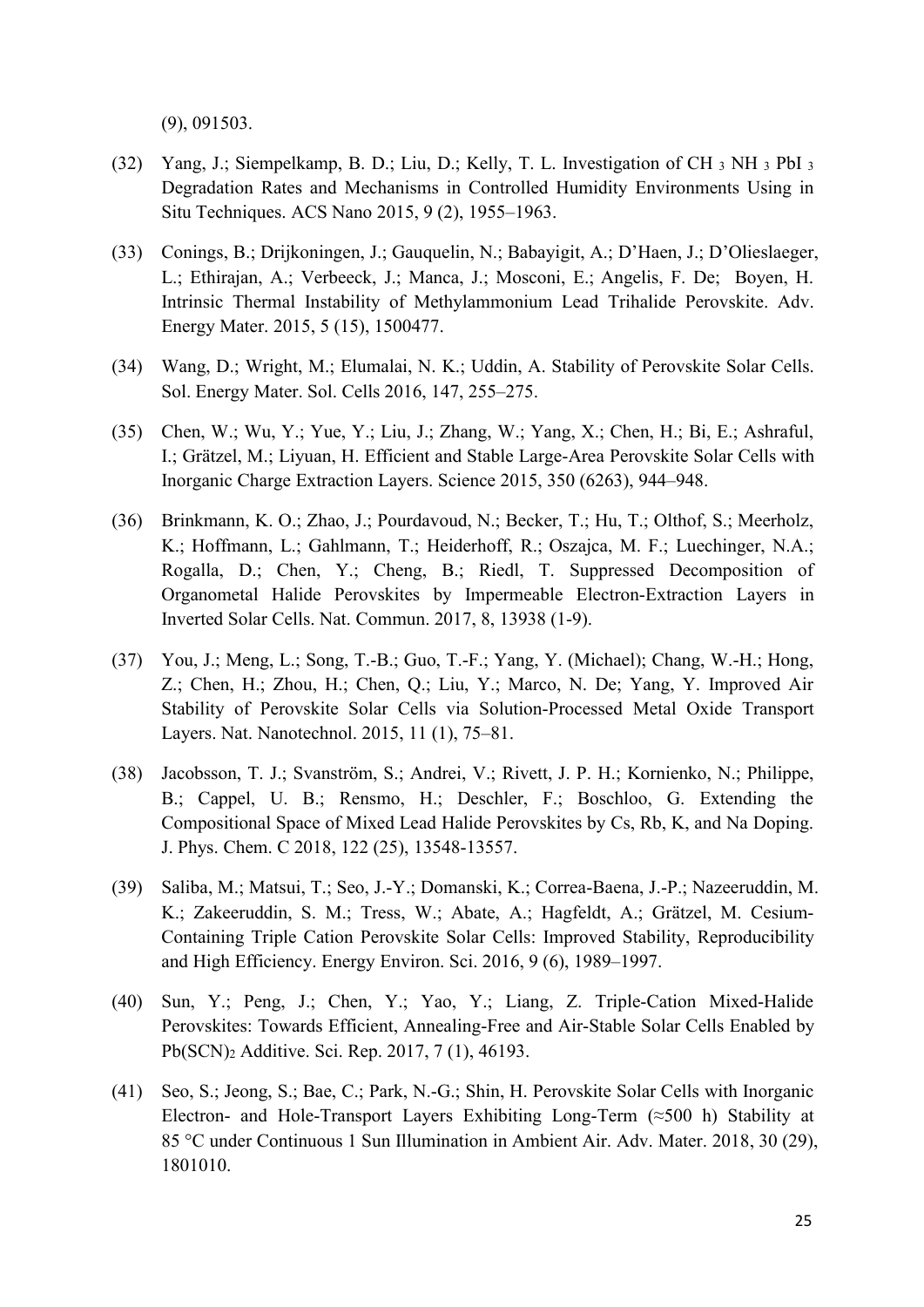- (42) Zhang, H.; Yang, Z.; Yu, W.; Wang, H.; Ma, W.; Zong, X.; Li, C. A Sandwich-Like Organolead Halide Perovskite Photocathode for Efficient and Durable Photoelectrochemical Hydrogen Evolution in Water. Adv. Energy Mater. 2018, 8 (22), 1800795.
- (43) Zhang, L. Q.; Zhang, X. W.; Yin, Z. G.; Jiang, Q.; Liu, X.; Meng, J. H.; Zhao, Y. J.; Wang, H. L. Highly Efficient and Stable Planar Heterojunction Perovskite Solar Cells via a Low Temperature Solution Process. J. Mater. Chem. A 2015, 3 (23), 12133– 12138.
- (44) Hoye, R. L. Z.; Lee, L. C.; Kurchin, R. C.; Huq, T. N.; Zhang, K. H. L.; Sponseller, M.; Nienhaus, L.; Brandt, R. E.; Jean, J.; Polizzotti, J. A.; Kursumović, A.; Bawendi M.G.; Bulović, V.; Stevanović, V.; Buonassisi, T.; MacManus-Driscoll, J. L. Strongly Enhanced Photovoltaic Performance and Defect Physics of Air-Stable Bismuth Oxyiodide (BiOI). Adv. Mater. 2017, 29 (36), 1702176.
- (45) Luo, J.; Im, J.-H.; Mayer, M. T.; Schreier, M.; Nazeeruddin, M. K.; Park, N.-G.; Tilley, S. D.; Fan, H. J.; Gratzel, M. Water Photolysis at 12.3% Efficiency via Perovskite Photovoltaics and Earth-Abundant Catalysts. Science 2014, 345 (6204), 1593–1596.
- (46) Gurudayal; Sabba, D.; Kumar, M. H.; Wong, L. H.; Barber, J.; Grätzel, M.; Mathews, N. Perovskite–Hematite Tandem Cells for Efficient Overall Solar Driven Water Splitting. Nano Lett. 2015, 15 (6), 3833–3839.
- (47) Venkatesan, S.; Ngo, E.; Khatiwada, D.; Zhang, C.; Qiao, Q. Enhanced Lifetime of Polymer Solar Cells by Surface Passivation of Metal Oxide Buffer Layers. ACS Appl. Mater. Interfaces 2015, 7 (29), 16093–16100.
- (48) Kumar, N.; Dubey, A.; Bahrami, B.; Venkatesan, S.; Qiao, Q.; Kumar, M. Origin of High Carrier Mobility and Low Residual Stress in RF Superimposed DC Sputtered Al Doped ZnO Thin Film for next Generation Flexible Devices. Appl. Surf. Sci. 2018, 436, 477–485.
- (49) Ngo, E.; Venkatesan, S.; Galipeau, D.; Qiao, Q. Polymer Photovoltaic Performance and Degradation on Spray and Spin Coated Electron Transport Layer and Active Layer. IEEE Trans. Electron Devices 2013, 60 (7), 2372–2378.
- (50) Saliba, M.; Matsui, T.; Domanski, K.; Seo, J.-Y.; Ummadisingu, A.; Zakeeruddin, S. M.; Correa-Baena, J.-P.; Tress, W. R.; Abate, A.; Hagfeldt, A.; Grätzel, M. Incorporation of Rubidium Cations into Perovskite Solar Cells Improves Photovoltaic Performance. Science 2016, 354, 6309, 206-209.
- (51) Crespo-Quesada, M.; Reisner, E. Emerging Approaches to Stabilise Photocorrodible Electrodes and Catalysts for Solar Fuel Applications. Energy Environ. Sci. 2017, 10 (5), 1116–1127.
- (52) Kim, H.-M.; Youn, J.-H.; Seo, G.-J.; Jang, J. Inverted Quantum-Dot Light-Emitting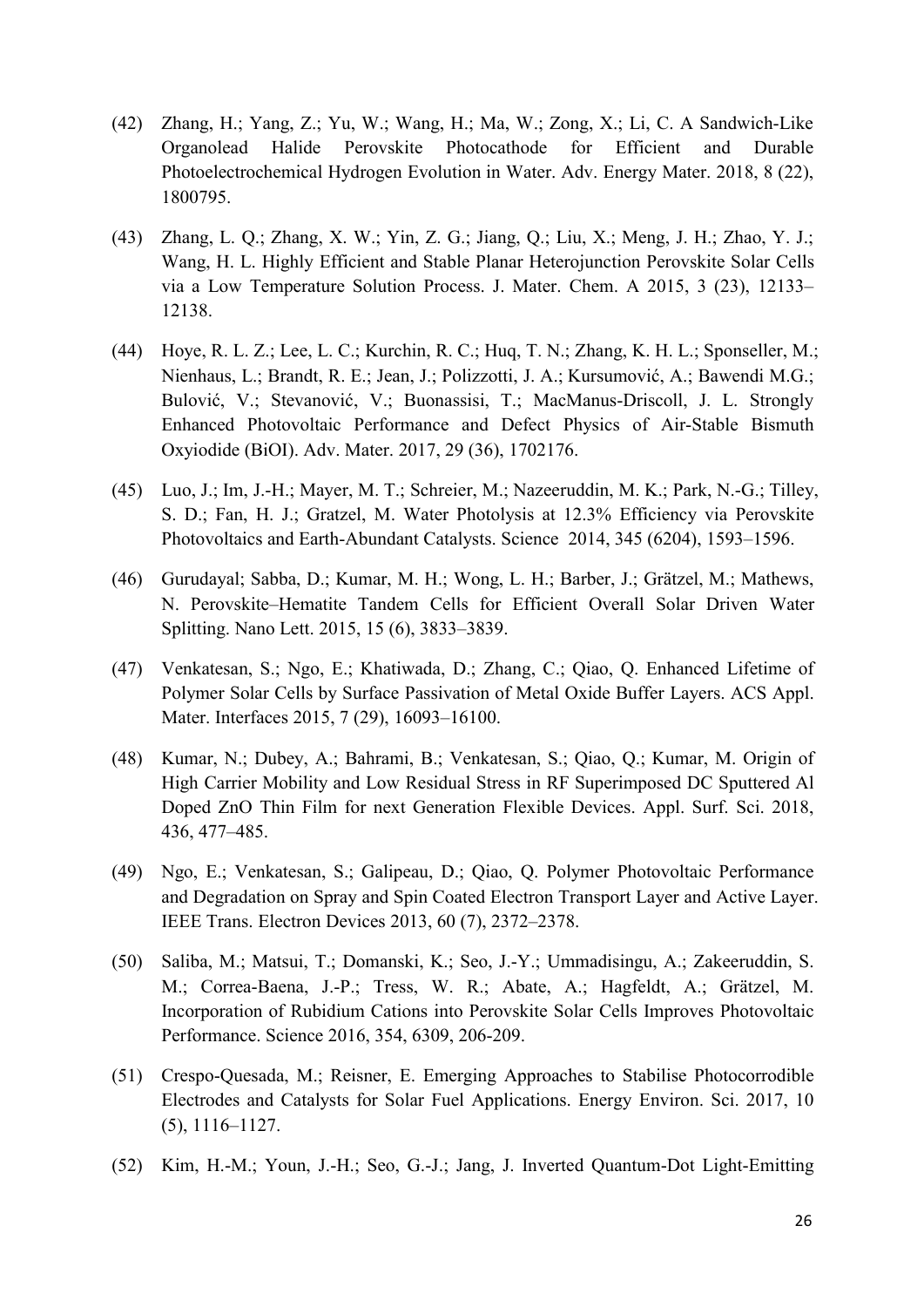Diodes with Solution-Processed Aluminium–Zinc Oxide as a Cathode Buffer. J. Mater. Chem. C 2013, 1 (8), 1567–1573.

- (53) Peng, L.; Tang, J.; Zhu, M.; Peng, L.; Tang, J.; Zhu, M. Recent Development in Colloidal Quantum Dots Photovoltaics. Front. Optoelectron. 2012, 5 (4), 358–370.
- (54) Miyata, A.; Mitioglu, A.; Plochocka, P.; Portugall, O.; Wang, J. T.-W.; Stranks, S. D.; Snaith, H. J.; Nicholas, R. J. Direct Measurement of the Exciton Binding Energy and Effective Masses for Charge Carriers in Organic–Inorganic Tri-Halide Perovskites. Nat. Phys. 2015, 11 (7), 582–587.
- (55) Galkowski, K.; Mitioglu, A.; Miyata, A.; Plochocka, P.; Portugall, O.; Eperon, G. E.; Wang, J. T.-W.; Stergiopoulos, T.; Stranks, S. D.; Snaith, H. J.; Nicholas, R. J. Determination of the Exciton Binding Energy and Effective Masses for Methylammonium and Formamidinium Lead Tri-Halide Perovskite Semiconductors. Energy Environ. Sci. 2016, 9 (3), 962–970.
- (56) Yang, Z.; Surrente, A.; Galkowski, K.; Bruyant, N.; Maude, D. K.; Haghighirad, A. A.; Snaith, H. J.; Plochocka, P.; Nicholas, R. J. Unraveling the Exciton Binding Energy and the Dielectric Constant in Single-Crystal Methylammonium Lead Triiodide Perovskite. J. Phys. Chem. Lett. 2017, 8 (8), 1851–1855.
- (57) Jackson, W. B.; Amer, N. M.; Boccara, A. C.; Fournier, D. Photothermal Deflection Spectroscopy and Detection. Appl. Opt. 1981, 20 (8), 1333.
- (58) Zhao, B.; Abdi-Jalebi, M.; Tabachnyk, M.; Glass, H.; Kamboj, V. S.; Nie, W.; Pearson, A. J.; Puttisong, Y.; Gödel, K. C.; Beere, H. E.; Ritchie, D. A.; Mohite, A. D.; Dutton, S. E.; Friend, R. H.; Sadhanala, A. High Open-Circuit Voltages in Tin-Rich Low-Bandgap Perovskite-Based Planar Heterojunction Photovoltaics. Adv. Mater. 2017, 29 (2), 1604744.
- (59) Sadhanala, A.; Deschler, F.; Thomas, T. H.; Dutton, S. E.; Goedel, K. C.; Hanusch, F. C.; Lai, M. L.; Steiner, U.; Bein, T.; Docampo, P.; Cahen, D.; Friend, R. H. Preparation of Single-Phase Films of  $CH_3NH_3Pb(I_{1-x} Br_x)$ <sub>3</sub> with Sharp Optical Band Edges. J. Phys. Chem. Lett. 2014, 5 (15), 2501–2505.
- (60) Domanski, K.; Correa-Baena, J.-P.; Mine, N.; Nazeeruddin, M. K.; Abate, A.; Saliba, M.; Tress, W.; Hagfeldt, A.; Grätzel, M. Not All That Glitters Is Gold: Metal-Migration-Induced Degradation in Perovskite Solar Cells. ACS Nano 2016, 10 (6), 6306–6314.
- (61) Guerrero, A.; You, J.; Aranda, C.; Kang, Y. S.; Garcia-Belmonte, G.; Zhou, H.; Bisquert, J.; Yang, Y. Interfacial Degradation of Planar Lead Halide Perovskite Solar Cells. ACS Nano 2016, 10 (1), 218–224.
- (62) Kaltenbrunner, M.; Adam, G.; Głowacki, E. D.; Drack, M.; Schwödiauer, R.; Leonat, L.; Apaydin, D. H.; Groiss, H.; Scharber, M. C.; White, M. S.; Sariciftci, N. S.; Bauer.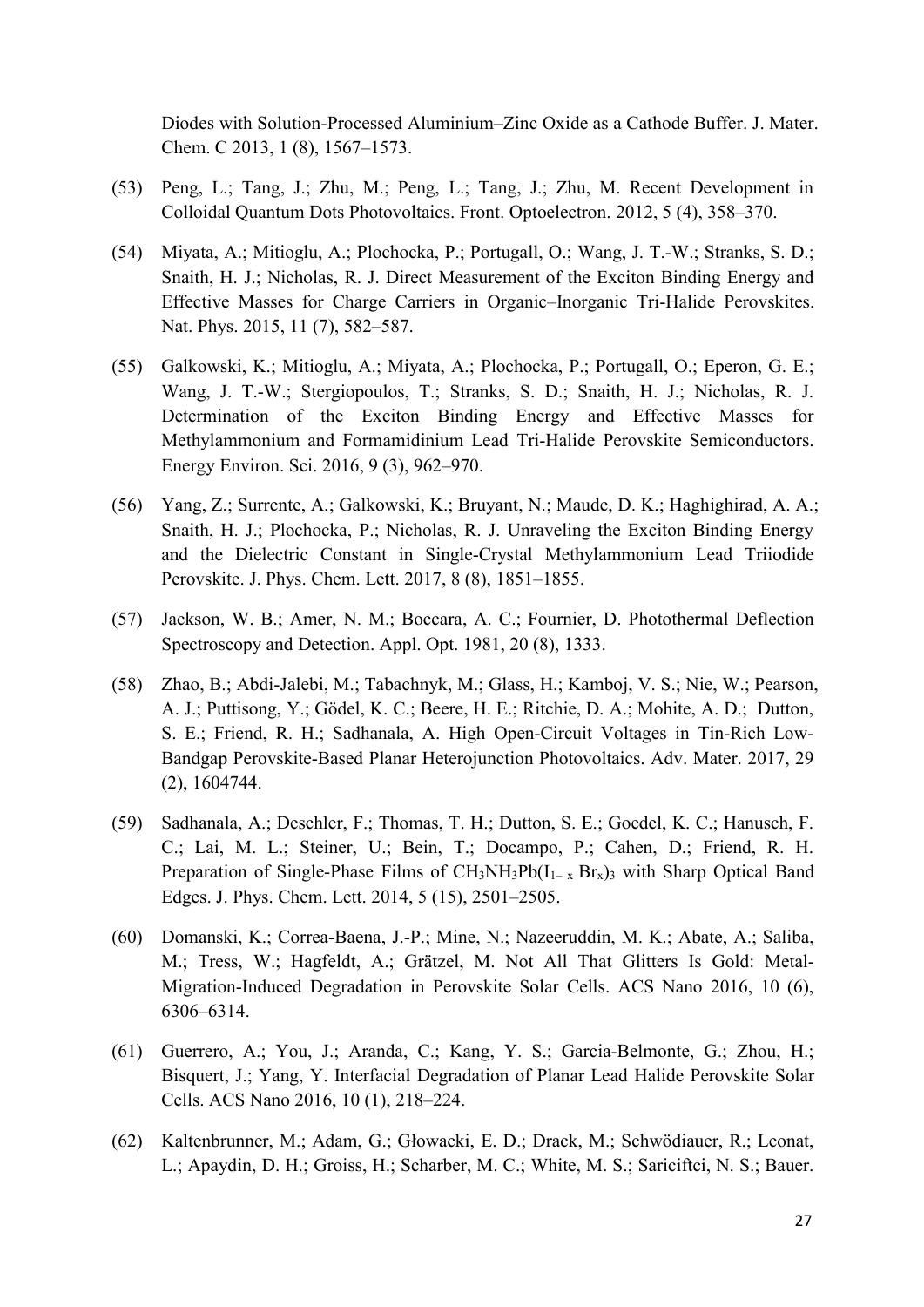S. Flexible High Power-per-Weight Perovskite Solar Cells with Chromium Oxide– Metal Contacts for Improved Stability in Air. Nat. Mater. 2015, 14 (10), 1032–1039.

- (63) deQuilettes, D. W.; Zhang, W.; Burlakov, V. M.; Graham, D. J.; Leijtens, T.; Osherov, A.; Bulović, V.; Snaith, H. J.; Ginger, D. S.; Stranks, S. D. Photo-Induced Halide Redistribution in Organic–Inorganic Perovskite Films. Nat. Commun. 2016, 7, 11683.
- (64) Barker, A. J.; Sadhanala, A.; Deschler, F.; Gandini, M.; Senanayak, S. P.; Pearce, P. M.; Mosconi, E.; Pearson, A. J.; Wu, Y.; Srimath Kandada, A. R.; Leijtens, T.; Angelis, F. De; Dutton, S. E.; Petrozza, A.; Friend, R. H. Defect-Assisted Photoinduced Halide Segregation in Mixed-Halide Perovskite Thin Films. ACS Energy Lett. 2017, 2 (6), 1416–1424.
- (65) Jacobsson, T. J.; Correa-Baena, J.-P.; Halvani Anaraki, E.; Philippe, B.; Stranks, S. D.; Bouduban, M. E. F.; Tress, W.; Schenk, K.; Teuscher, J.; Moser, J.-E.; Rensmo, H.; Hagfeldt, A. Unreacted PbI <sup>2</sup> as a Double-Edged Sword for Enhancing the Performance of Perovskite Solar Cells. J. Am. Chem. Soc. 2016, 138 (32), 10331– 10343.